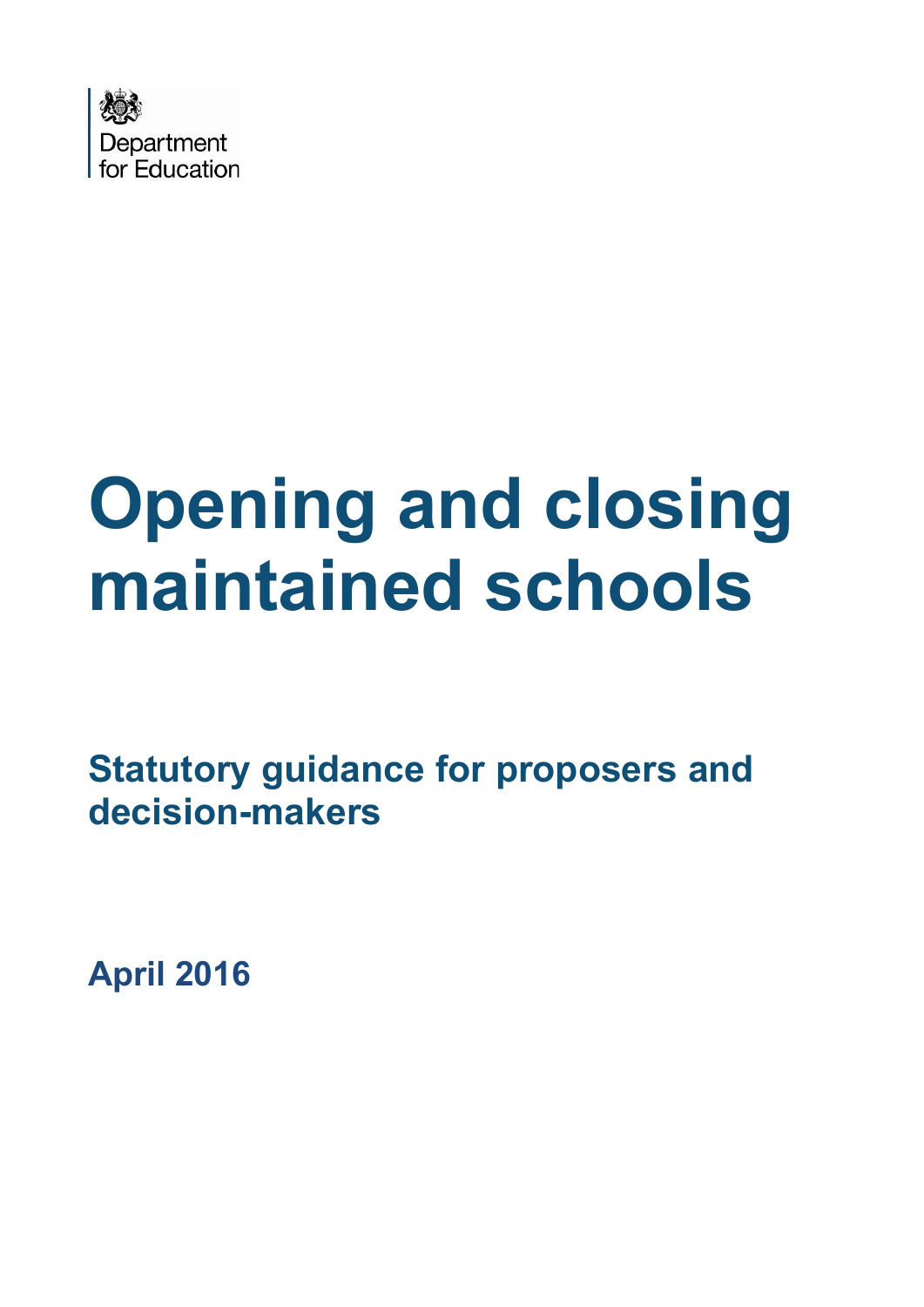# **Contents**

| 1: Summary                                                                     | 3  |
|--------------------------------------------------------------------------------|----|
| About this guidance                                                            | 3  |
| Review date                                                                    | 3  |
| Who is this guidance for?                                                      | 3  |
| Main points                                                                    | 3  |
| 2: Establishment of new schools                                                | 5  |
| The free school presumption                                                    | 5  |
| School competitions                                                            | 5  |
| Establishing new provision outside competitive arrangements                    | 6  |
| 3: School closures                                                             | 8  |
| Who can close a school?                                                        | 8  |
| Closure of rural schools                                                       | 8  |
| Amalgamations                                                                  | 9  |
| Existing schools wishing to acquire, change or lose a religious character      | 10 |
| Two years notice of closure – voluntary and foundation schools                 | 11 |
| Closure of a community or foundation special school in the interests of pupils | 11 |
| Temporary school closures                                                      | 11 |
| 4: The statutory process                                                       | 12 |
| Consultation                                                                   | 13 |
| Annex A: School closure consultations                                          | 18 |
| Annex B: Statutory proposals for school closures                               | 19 |
| Annex C: Statutory proposals for establishing a new school.                    | 22 |
| Annex D: Further Information                                                   | 27 |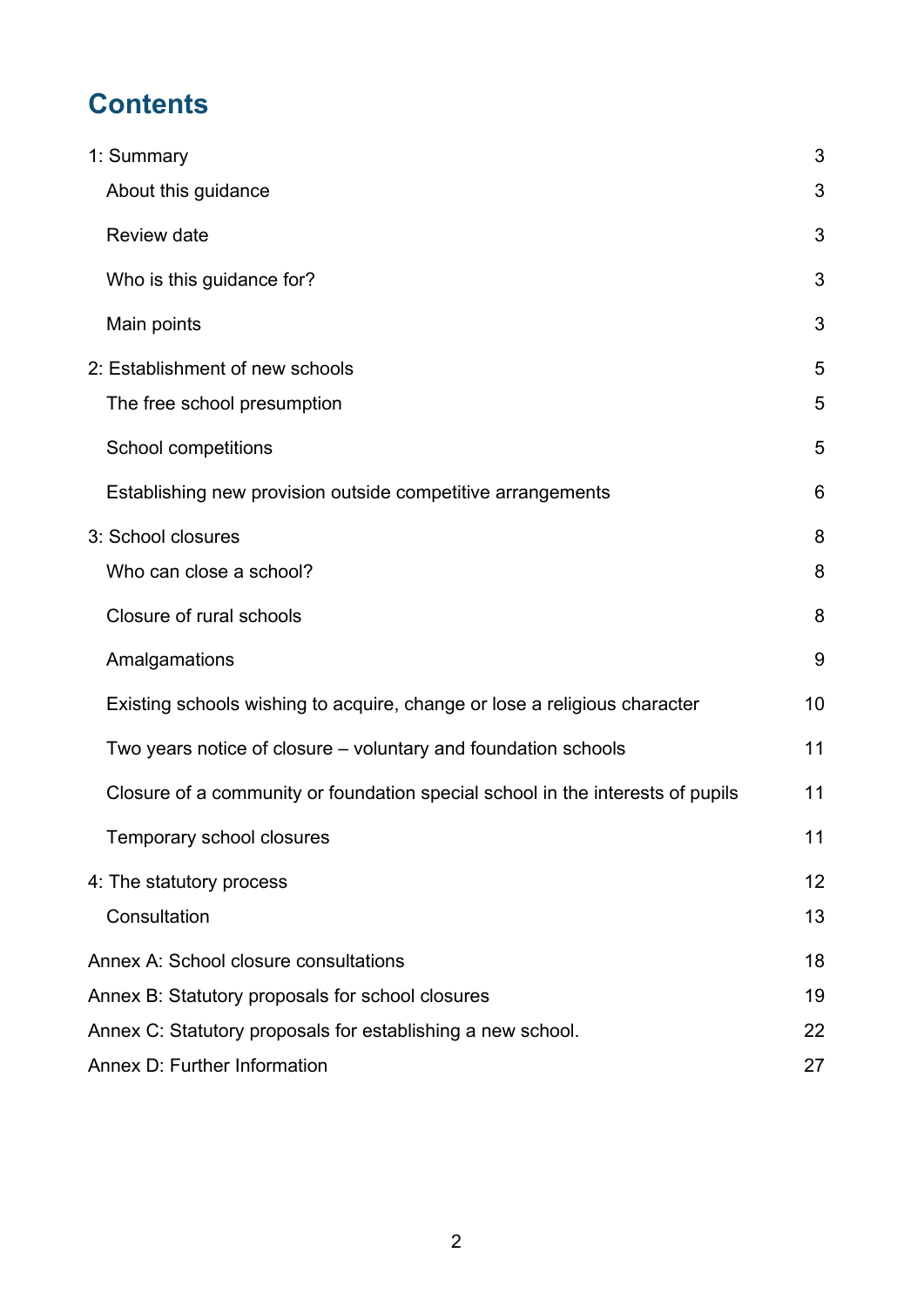# <span id="page-2-0"></span>**1: Summary**

## <span id="page-2-1"></span>**About this guidance**

This is statutory guidance from the Department for Education. This means that recipients must have regard to it when carrying out duties relating to establishing (opening) a new school and / or the discontinuance (closing) of an existing school.

The purpose of this guidance is to ensure that good quality school places are provided where they are needed. It should be read in conjunction with Part 2 and Schedule 2 of the Education and Inspections Act (EIA) 2006 as amended by the Education Act (EA) 2011 and *The School Organisation (Establishment and Discontinuance of Schools) Regulations 2013*.

## <span id="page-2-2"></span>**Review date**

This guidance will be review in April 2017.

## <span id="page-2-3"></span>**Who is this guidance for?**

This guidance is relevant to all categories of maintained school, unless explicitly stated otherwise, and is for those proposing (e.g. governing bodies, dioceses and local authorities (LAs)) to open and / or close a school, decision-makers (LAs, the [Schools](https://www.gov.uk/government/organisations/office-of-the-schools-adjudicator)  [Adjudicator\)](https://www.gov.uk/government/organisations/office-of-the-schools-adjudicator), and for information purposes for those affected by a proposal (e.g. dioceses, trustees, parents etc.).

A governing body, LA or the Schools Adjudicator must have regard to this guidance when making decisions under Schedule 2 of [EIA 2006](http://www.legislation.gov.uk/ukpga/2006/40/contents) (as amended by [EA 2011\)](http://www.legislation.gov.uk/ukpga/2011/21/contents) and the details set out in the [Establishment and Discontinuance Regulations.](http://www.legislation.gov.uk/uksi/2013/3109/contents/made)

Separate advice is available on making [prescribed alterations to maintained schools](https://www.gov.uk/government/publications/school-organisation-maintained-schools) and [significant changes to academies.](https://www.gov.uk/government/publications/making-significant-changes-to-an-existing-academy)

It is the responsibility of LAs and governing bodies to ensure that they act in accordance with the relevant legislation when making changes to or opening or closing a maintained school and they are advised to seek independent legal advice where appropriate.

## <span id="page-2-4"></span>**Main points**

• Where a LA identifies the need for a new school, specifically to meet increased basic need in their area section 6A of EIA 2006 places the LA under a duty to seek proposals to establish an academy (free school) via the ['free school presumption'.](https://www.gov.uk/government/publications/establishing-a-new-school-free-school-presumption)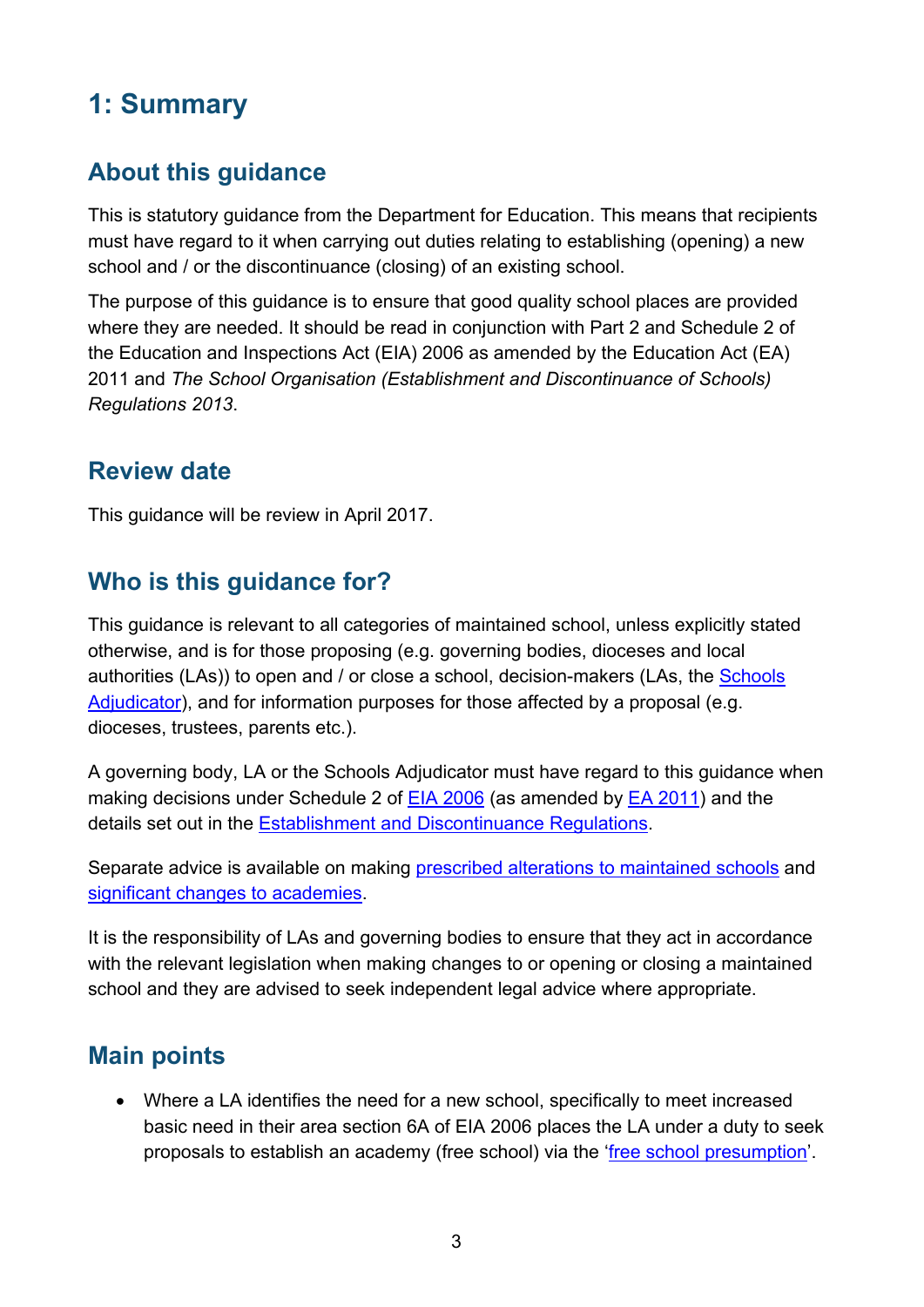The LA is responsible for providing the site for the new school and meeting all associated capital and pre-/post–opening costs.

- The final decision on all new /free school presumption proposals lies with the [Regional Schools Commissioner](https://www.gov.uk/government/organisations/schools-commissioners-group) (RSC) on behalf of the Secretary of State.
- Any persons ('proposer') for example LA or diocese may publish a proposal at any time for a new school outside of the free school presumption and section 7 competitions process under section 11 of EIA 2006. It is also possible to apply to the Secretary of State for consent to publish proposals to establish a new school under section 10 of EIA 2006.
- All decisions on proposals to open or close a maintained school must be based on the factors outlined in the [guidance for decision-makers,](https://www.gov.uk/government/publications/school-organisation-maintained-schools) following the [statutory](#page-11-0)  [five stage process.](#page-11-0)
- Consultations should be carried out in term time to allow the maximum numbers of people to see and respond to statutory proposals.
- Within one week of the date of their publication the documents below **MUST** be sent to the Secretary of State (via [schoolorganisation.notifications@education.gsi.gov.uk\)](mailto:schoolorganisation.notifications@education.gsi.gov.uk):
	- $\circ$  a copy of the statutory proposal
	- $\circ$  a copy of the statutory notice
	- $\circ$  a copy of the decision record on the proposal.
- The school organisation team will make the necessary updates to the EduBase system.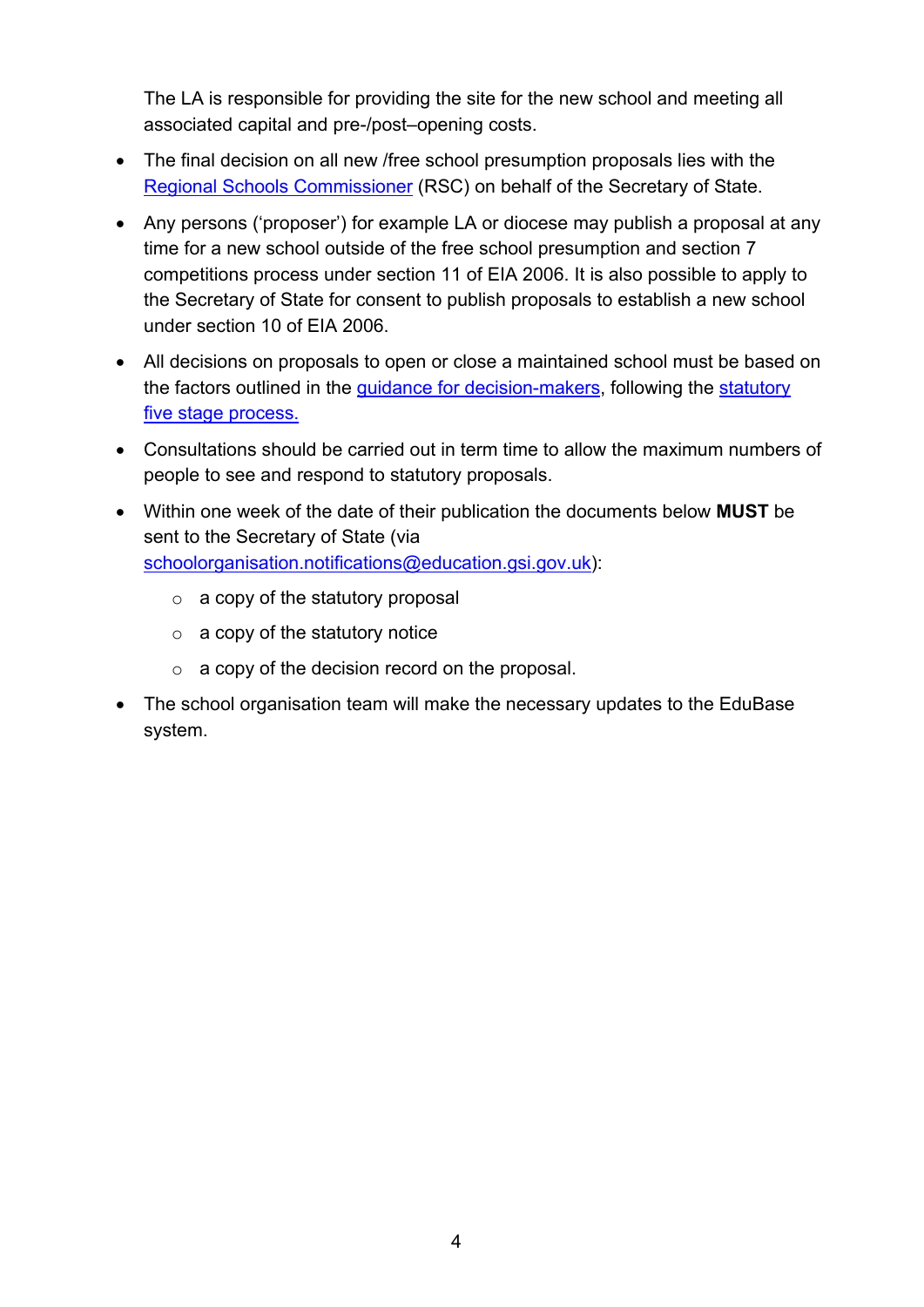# <span id="page-4-0"></span>**2: Establishment of new schools**

The following information sets out details of the free school presumption process as well as well as the **other** circumstances in which the establishment of a new maintained school can be proposed.

## <span id="page-4-1"></span>**The free school presumption**

Where a LA identifies the need for a new school, to meet basic need, section 6A of EIA 2006 places the LA under a duty to seek proposals to establish an academy (free school) via the ['free school presumption'](https://www.gov.uk/government/publications/establishing-a-new-school-free-school-presumption). The LA is responsible for providing the site for the new school and meeting all associated capital and pre-/post-opening revenue costs. All new free school presumption proposals require the RSC's approval (on behalf of the Secretary of State) as it is the Secretary of State who will enter into a funding agreement with the academy trust/sponsor.

## <span id="page-4-2"></span>**School competitions**

If the free school presumption does not result in a suitable proposal, a statutory competition can be held under 'section 7'of EIA 2006. This will not require a separate application for approval, since the Secretary of State will inform the LA that approval to hold a competition is given at the same time as informing the LA that no suitable free school was identified.

Free school presumption proposals and proposals for foundation, foundation special and voluntary schools can be submitted into the competition. However the RSC will consider any free school proposals first when making a decision on the case.

If a free school proposal is considered suitable, the competition ends and the proposer works with the department and LA to progress its proposal. If a free school presumption proposal is not considered suitable, or none are received, the competition continues and it is for the LA to decide on the most suitable maintained school proposal that should be approved. However, if the LA is involved<sup>[1](#page-4-3)</sup> in the Trust of a proposed foundation school, the [Schools Adjudicator](https://www.gov.uk/government/organisations/office-of-the-schools-adjudicator) will be the decision-maker.

Where approval is given to hold a section 7 competition, the LA must follow the statutory process set out in Schedule 2 to EIA 2006 and the [Establishment and Discontinuance](http://www.legislation.gov.uk/uksi/2013/3109/contents/made)  [Regulations.](http://www.legislation.gov.uk/uksi/2013/3109/contents/made)

For section 7 competitions there is no right of appeal.

<span id="page-4-3"></span> $1$  As set out in para 10(2) of schedule 2 to EIA 2006  $\overline{a}$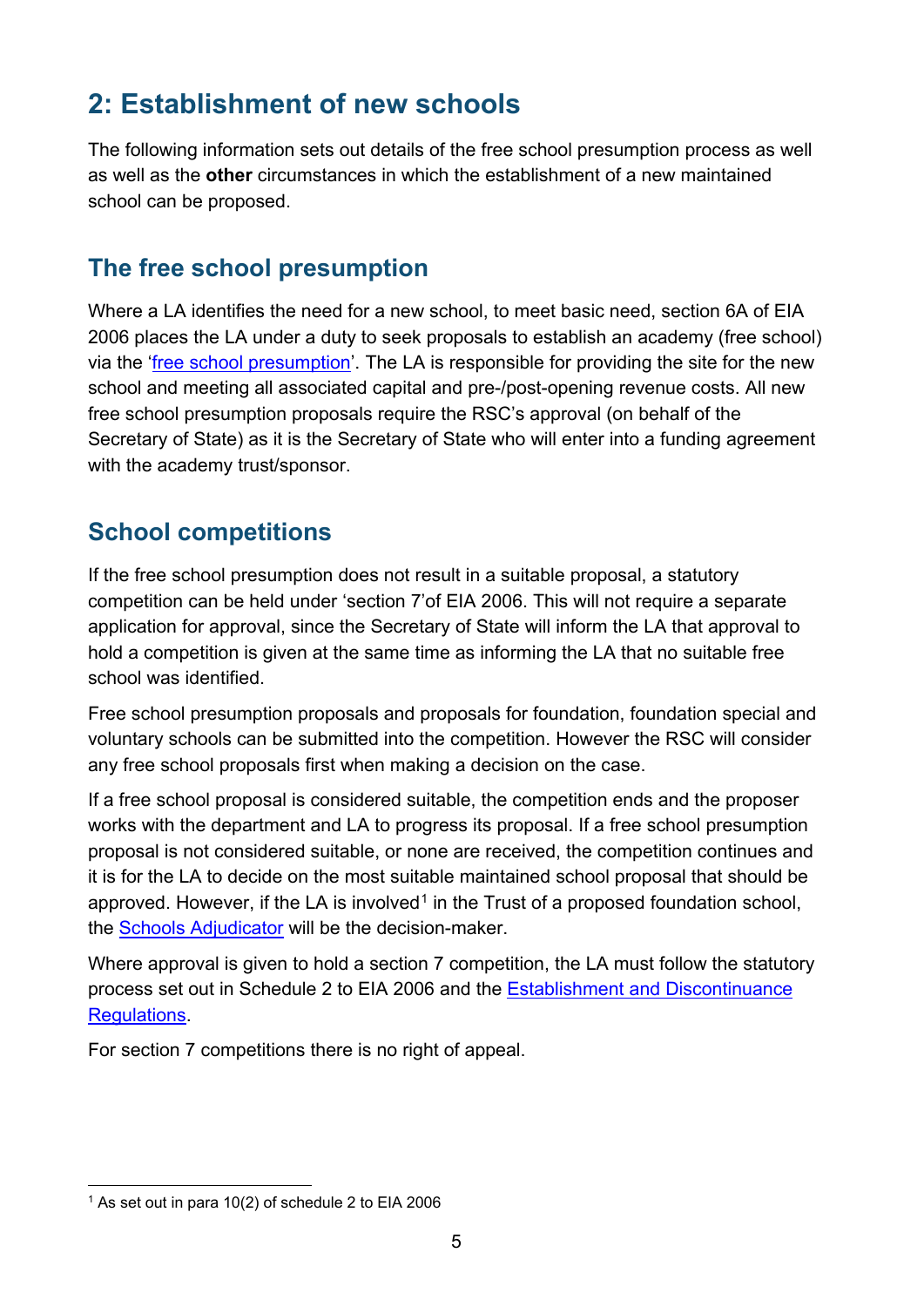## <span id="page-5-0"></span>**Establishing new provision outside competitive arrangements**

It is still possible to publish proposals for new maintained school outside of the competitive arrangements at any time.

#### **Section 11 proposals**

Any persons ('proposer') e.g. LA or diocese may publish a proposal, at any time, for a new school outside of the free school presumption and competitions process under section 11 of EIA 2006.

The Secretary of States consent is not required in the case of proposals for:

- a new community or foundation primary school to replace a maintained infant and a maintained junior school;
- a new voluntary-aided school in order to meet demand for a specific type of place e.g. places to meet demand from those of a particular faith;
- a new foundation or voluntary school resulting from the reorganisation of existing faith schools in an area, including an existing faith school losing or changing its religious designation;
- a new foundation or community school, where there were no suitable free school proposals and a competition has been held but did not identify a suitable provider;
- a former independent school wishing to join the maintained sector; and
- a new LA maintained nursery school.

The proposer should be able to demonstrate to the decision-maker a clear demand for the places the new school will provide.

The statutory process in [part 4](#page-11-0) must be followed to establish the new school. The [Schools Adjudicator](https://www.gov.uk/government/organisations/office-of-the-schools-adjudicator) will decide LA proposals (and cases where the LA are involved in the Trust of a proposed foundation school). The LA will decide proposals from other proposers.

#### **Section 10 proposals**

It is also possible to apply to the Secretary of State for 'consent to publish' proposals to establish a new school under section 10 of EIA 2006:

- to replace a community school; or
- for a brand new or replacement foundation or voluntary controlled school.

Each request for consent will be considered on its merits and the particular circumstances of the case, including whether the need for a new school might be better met by a free school.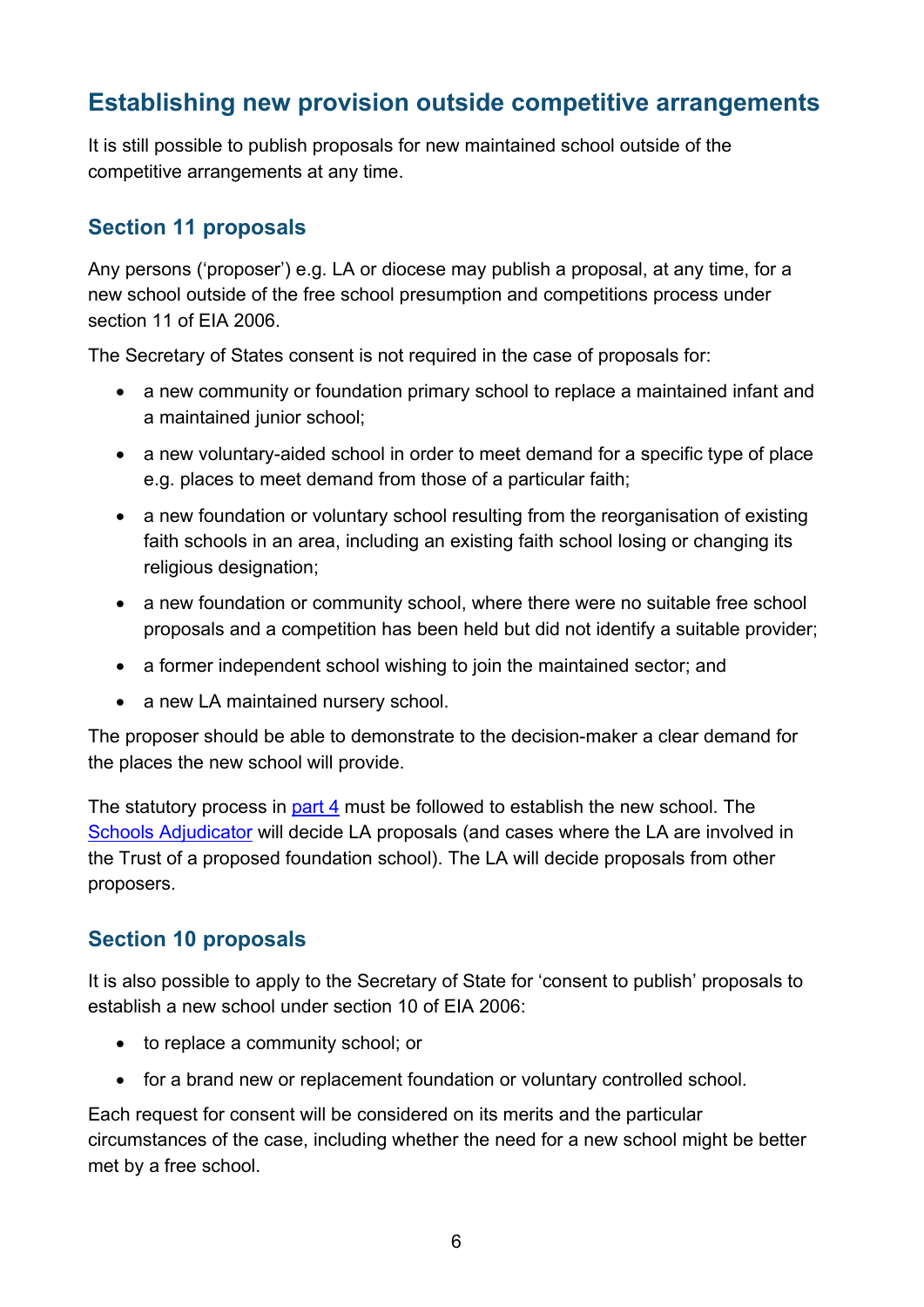If consent is given the statutory process in  $part 4$  must be followed to establish the new school. The Schools Adjudicator will decide LA proposals (and cases where the LA are involved in the Trust of a proposed foundation school). The LA will decide proposals from other proposers.

| <b>Proposer</b>    | Type of proposal                                                                                                                                                                                                                | <b>Decision-</b>                                                      | <b>Right of</b>                            |
|--------------------|---------------------------------------------------------------------------------------------------------------------------------------------------------------------------------------------------------------------------------|-----------------------------------------------------------------------|--------------------------------------------|
|                    |                                                                                                                                                                                                                                 | maker                                                                 | appeal to the                              |
| Other<br>proposers | Free school presumption                                                                                                                                                                                                         | <b>RSC</b>                                                            | <b>Adjudicator?</b><br>N/A                 |
| LA                 | Section 11                                                                                                                                                                                                                      | <b>Schools</b><br>Adjudicator                                         | <b>CofE Diocese</b><br><b>RC Diocese</b>   |
|                    |                                                                                                                                                                                                                                 | LA<br>(Schools                                                        | <b>CofE Diocese</b><br><b>RC Diocese</b>   |
| Other<br>proposers | Section 11                                                                                                                                                                                                                      | Adjudicator if<br>LA involved in<br>Trust of<br>foundation<br>school) | Proposers (if<br>LA is decision-<br>maker) |
| Other<br>proposers | Section 7 (competition)<br>Stage 1. Free school proposals considered<br>first. If a proposal is received and<br>considered suitable completion ends and<br>proposer / LA / department take forward<br>the free school proposal. | <b>RSC</b>                                                            | N/A                                        |
|                    | Stage 2. Where no suitable free school bid<br>received proposals for new foundation,<br>foundation special or voluntary school<br>submitted will be considered.                                                                 | LA<br>(Schools<br>Adjudicator)                                        | N/A                                        |
| LA                 | Section 10                                                                                                                                                                                                                      | Schools<br>Adjudicator.                                               | <b>CofE Diocese</b><br><b>RC Diocese</b>   |
|                    |                                                                                                                                                                                                                                 | LA                                                                    | <b>CofE Diocese</b>                        |
| Other<br>proposers | Section 10                                                                                                                                                                                                                      | (Schools<br>Adjudicator if<br>LA involved in                          | <b>RC Diocese</b>                          |
|                    |                                                                                                                                                                                                                                 | Trust of<br>foundation<br>school)                                     | Proposers (if<br>LA is decision-<br>maker) |

The table below sets out a summary of the processes.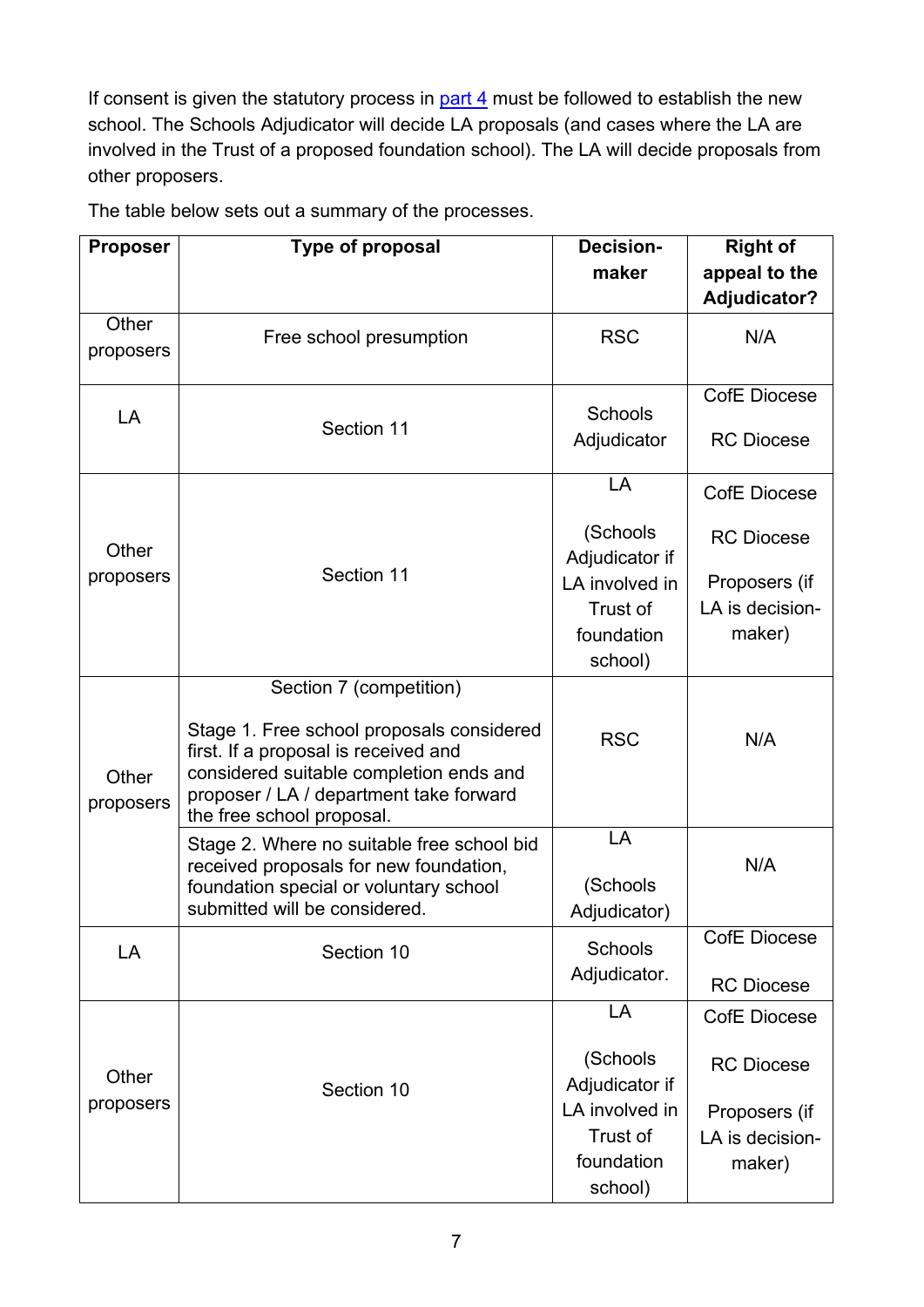# <span id="page-7-0"></span>**3: School closures**

All decisions related to school closures are taken locally following a statutory process to allow those directly affected by the proposals to feed in their comments.

All decisions on proposals to close a school must be made in accordance with the factors outlined in the [guidance for decision-makers.](https://www.gov.uk/government/publications/school-organisation-maintained-schools)

#### <span id="page-7-1"></span>**Who can close a school?**

An LA can propose the closure of **ALL** categories of maintained school, following the five-stage statutory process in [part 4.](#page-11-0)

The governing body of a voluntary, foundation, or foundation special school may also publish proposals to close its own school following the statutory process. Alternatively, it may give [at least two years' notice of its](#page-9-1) intention to close the school to the Secretary of State and the LA.

Reasons for closing a maintained school include where:

- it is surplus to requirements (e.g. result of an area-wide reorganisation and/or neighbouring schools have sufficient places to accommodate displaced pupils);
- it is to be 'amalgamated' [with another school;](#page-8-0)
- it is failing and there is no viable sponsored academy solution;
- it is to [acquire, lose or change religious character;](#page-9-0) or
- it is being replaced by a new school.

#### <span id="page-7-2"></span>**Closure of rural schools**

There is a presumption against the closure of rural schools. This does not mean that a rural school will never close, but the case for closure should be strong and a proposal must be clearly in the best interests of educational provision in the area.

When producing a proposal, the proposer must carefully consider:

- the likely effect of the closure of the school on the local community;
- educational standards at the school and the likely effect on standards at neighbouring schools;
- the availability, and likely cost to the LA, of transport to other schools;
- any increase in the use of motor vehicles which is likely to result from the closure of the school, and the likely effects of any such increase; and
- any alternatives to the closure of the school.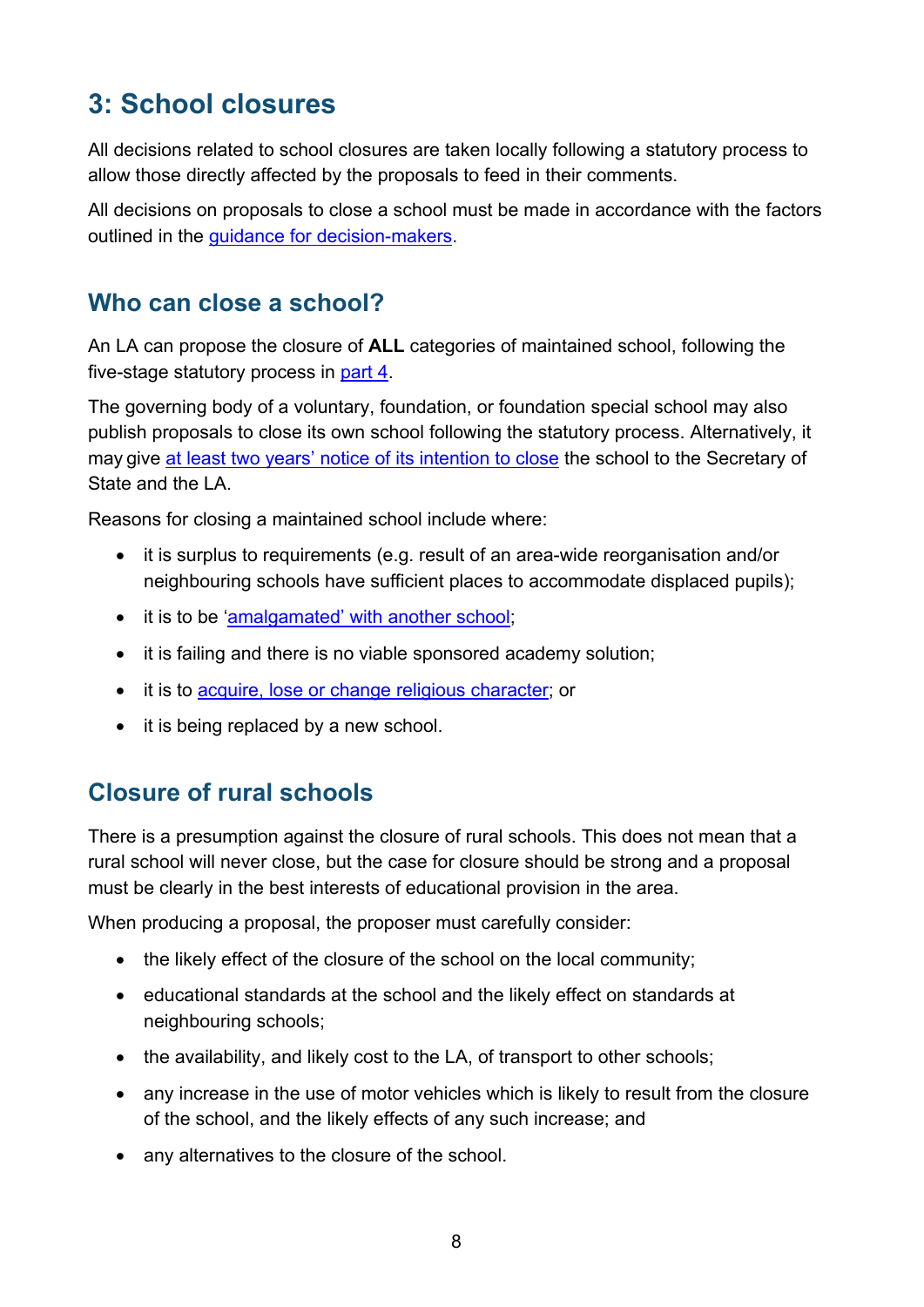When deciding a proposal for the closure of a rural primary school, there is a legal requirement<sup>[2](#page-8-1)</sup> that the decision-maker must refer to the Designation of Rural Primary [Schools \(England\) Order](https://www.gov.uk/government/publications/rural-primary-schools-designation) to confirm that the school is a rural primary school.

Secondary schools are identified on the EduBase system using the Office for National Statistics' [Rural and Urban Area Classification.](https://www.gov.uk/government/collections/rural-urban-definition) Decision-makers should consider this indicator when deciding a proposal for the closure of a rural secondary school.

The [free school presumption](https://www.gov.uk/government/publications/establishing-a-new-school-free-school-presumption) will not apply in cases where a rural infant and junior school on the same site are being closed to establish a new primary school.

In order to assist the decision-maker, the proposer of a rural school closure should provide evidence to show that it has carefully considered:

- alternatives to closure including: federation with another local school; conversion to academy status and joining a multi-academy trust; the scope for an extended school to provide local community services and facilities e.g. child care facilities, family and adult learning, healthcare, community internet access etc.;
- transport implications i.e. the availability, and likely cost of transport to other schools and sustainability issues; and
- the overall and long term impact on local people and the community of the closure of the village school and of the loss of the building as a community facility.

## <span id="page-8-0"></span>**Amalgamations**

There are two ways to amalgamate two (or more) existing maintained schools:

- The LA or governing body (depending on school category) can publish a proposal to close two, or more, schools and the LA or a proposer other than the LA (e.g. diocese, faith or parent group, Trust) depending on category, can publish a proposal to open a new school or presumption free school (see [part 2\)](#page-4-0). This results in a new school number being issued.
- The LA and / or governing body (depending on school category) can publish a proposal to close one school (or more) and enlarge / change the age range / transfer site (following the statutory process as / when necessary) of an existing school, to accommodate the displaced pupils. The remaining school would retain its original school number, as it is not a new school, even if its phase has changed.

<span id="page-8-1"></span><sup>2</sup> Section 15(7)(b) of EIA 2006  $\overline{a}$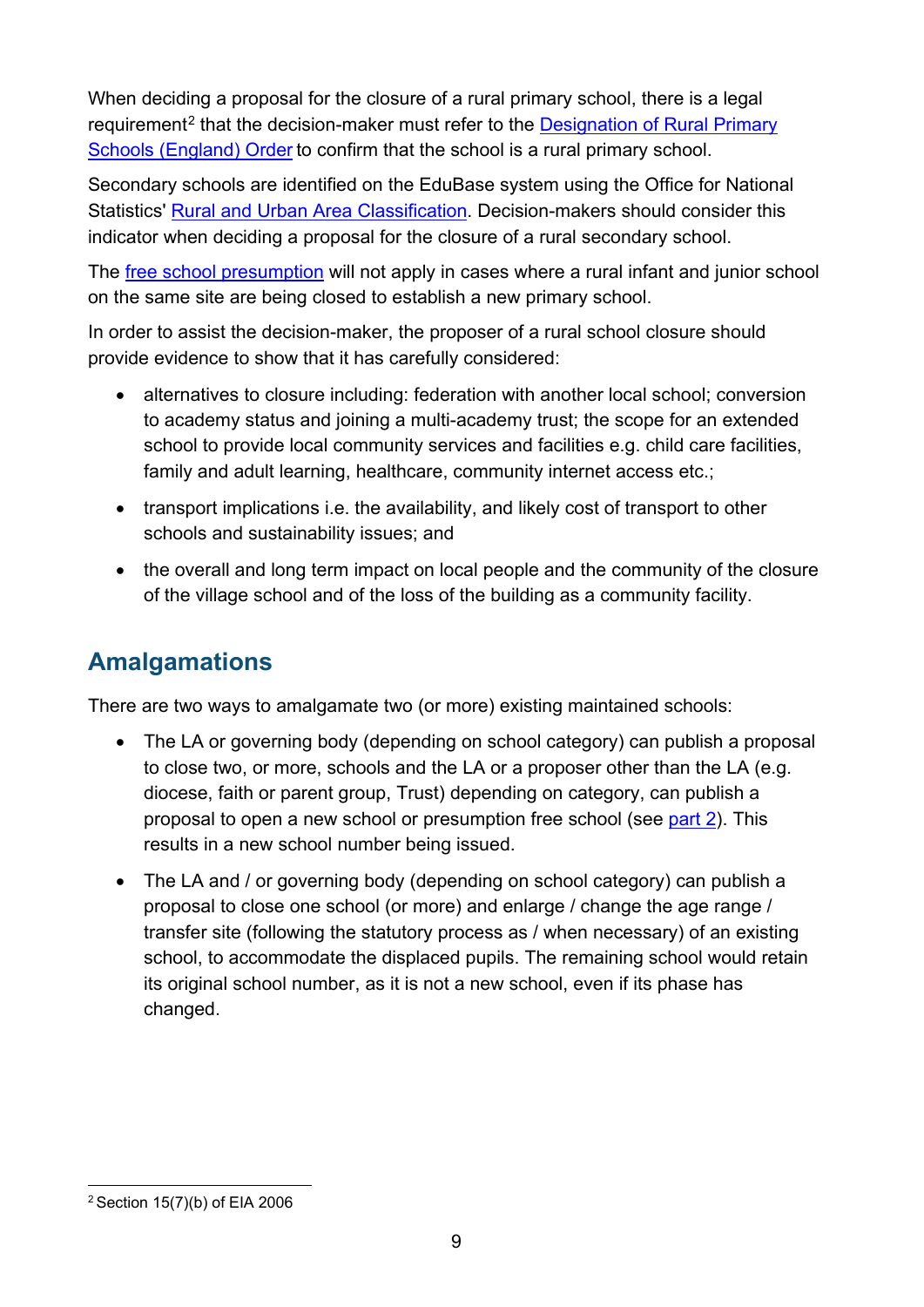### <span id="page-9-0"></span>**Existing schools wishing to acquire, change or lose a religious character**

It is not possible for an existing school to make any change to its religious character. Instead the LA or governing body must publish a proposal to close the existing school, and a faith organisation, as proposer, must issue a 'related' proposal to establish a new voluntary or foundation school, with a religious character. This can be done by either gaining the Secretary of State's consent under section 10 or as a special case under section 11 of EIA 2006.

In **ALL** cases before the religious designation flexibilities can be utilised, the proposer will need to [apply separately, to the Secretary of State, for](https://www.gov.uk/guidance/religious-character-designation-guide-to-applying%23application) the new school to be designated [with a religious character.](https://www.gov.uk/guidance/religious-character-designation-guide-to-applying%23application) This would normally be done once the decision on the new school has been approved. Schools that have been designated with a religious character that close will automatically have the designation revoked.

Upon gaining a religious designation a school can not automatically change its admissions policy to include faith-based criteria. It will need to consult in accordance with the [School Admissions Code](https://www.gov.uk/government/publications/school-admissions-code--2) and determine revised admission arrangements.

| <b>Proposer</b>   | <b>Type of proposal</b>                                                                           | Decision- | <b>Right of</b>     |
|-------------------|---------------------------------------------------------------------------------------------------|-----------|---------------------|
|                   |                                                                                                   | maker     | appeal to the       |
|                   |                                                                                                   |           | Adjudicator?        |
| LA                | Following a statutory process to close a<br>community, community special or                       | LA        | CofE Diocese        |
|                   | maintained nursery school                                                                         |           | <b>RC Diocese</b>   |
| LA                | Following a statutory process to close a<br>foundation, foundation special or voluntary           | LA        | <b>CofE Diocese</b> |
|                   | school                                                                                            |           | <b>RC Diocese</b>   |
|                   |                                                                                                   |           | <b>GB</b>           |
|                   |                                                                                                   |           | <b>Trustees</b>     |
| Governing<br>Body | Following a statutory process to close a<br>voluntary, foundation or foundation special<br>school | LA        | CofE Diocese        |
|                   |                                                                                                   |           | <b>RC Diocese</b>   |
|                   |                                                                                                   |           | <b>GB</b>           |
|                   |                                                                                                   |           | <b>Trustees</b>     |

<span id="page-9-1"></span>The table below sets out a summary of the process for closing a maintained school.

NB: the LA must make a decision within a period of two months of the end of the representation period or they must be referred to the [Schools Adjudicator.](https://www.gov.uk/government/organisations/office-of-the-schools-adjudicator)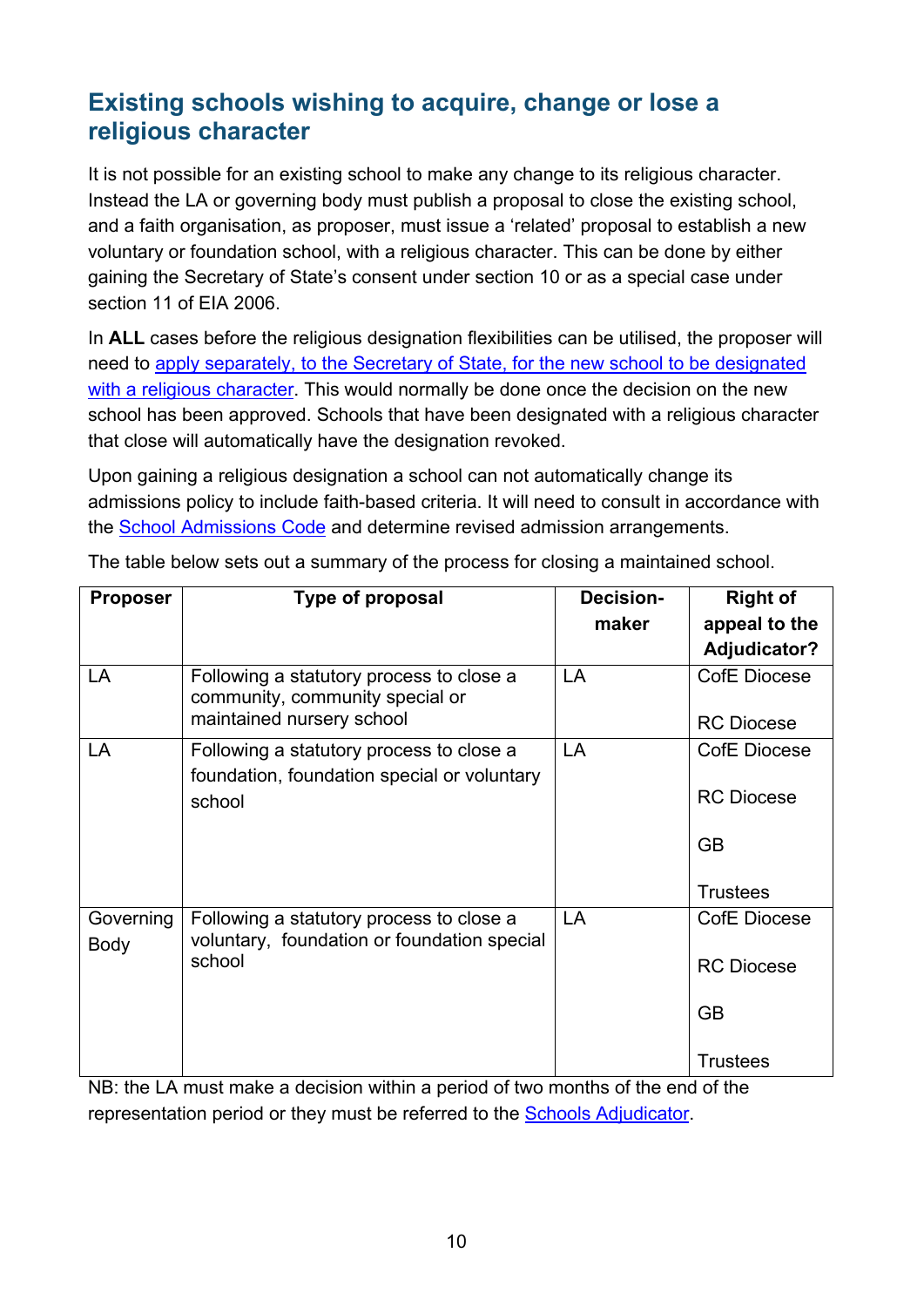#### <span id="page-10-0"></span>**Two years notice of closure – voluntary and foundation schools**

Instead of following the statutory process for closure, the governing body of a voluntary or foundation school may, subject to specified provisions<sup>3</sup>, give the Secretary of State and the LA at least two years' notice of their intention to close the school.

The trustees of a foundation or voluntary school must give their governing body at least two years notice if they intend to terminate the school's occupation of its site. The minimum two years' notice allows the LA and / or governing body time to make alternative arrangements for pupils.

#### <span id="page-10-1"></span>**Closure of a community or foundation special school in the interests of pupils**

The Secretary of State may direct<sup>[4](#page-10-4)</sup> a LA to close a community special or foundation special school if she considers it is in the interests of the health, safety or welfare of the pupils. Prior to making the direction, the Secretary of State, must consult: the LA, any other LA who would be affected by the closure of the school; for a foundation special school with a foundation, the person who appoints the foundation governors; and any other persons the Secretary of State considers appropriate.

The Secretary of State must give notice in writing, of the direction, to both the governing body and head teacher of the school. The school must be closed on the date specified by the Secretary of State.

#### <span id="page-10-2"></span>**Temporary school closures**

A proposal to close a school is not required where a school will temporarily cease to operate due to a rebuild. Where a school operating over multiple sites proposes to cease operations on one (or more) of its sites the proposal will be for a [prescribed alteration](https://www.gov.uk/government/publications/school-organisation-maintained-schools) and not a school closure.

<sup>&</sup>lt;sup>3</sup> As outlined in section 30 of the SSFA 1998, and including those in the DBE Measure 1991  $\overline{a}$ 

<span id="page-10-4"></span><span id="page-10-3"></span><sup>4</sup> Section.17 of EIA 2006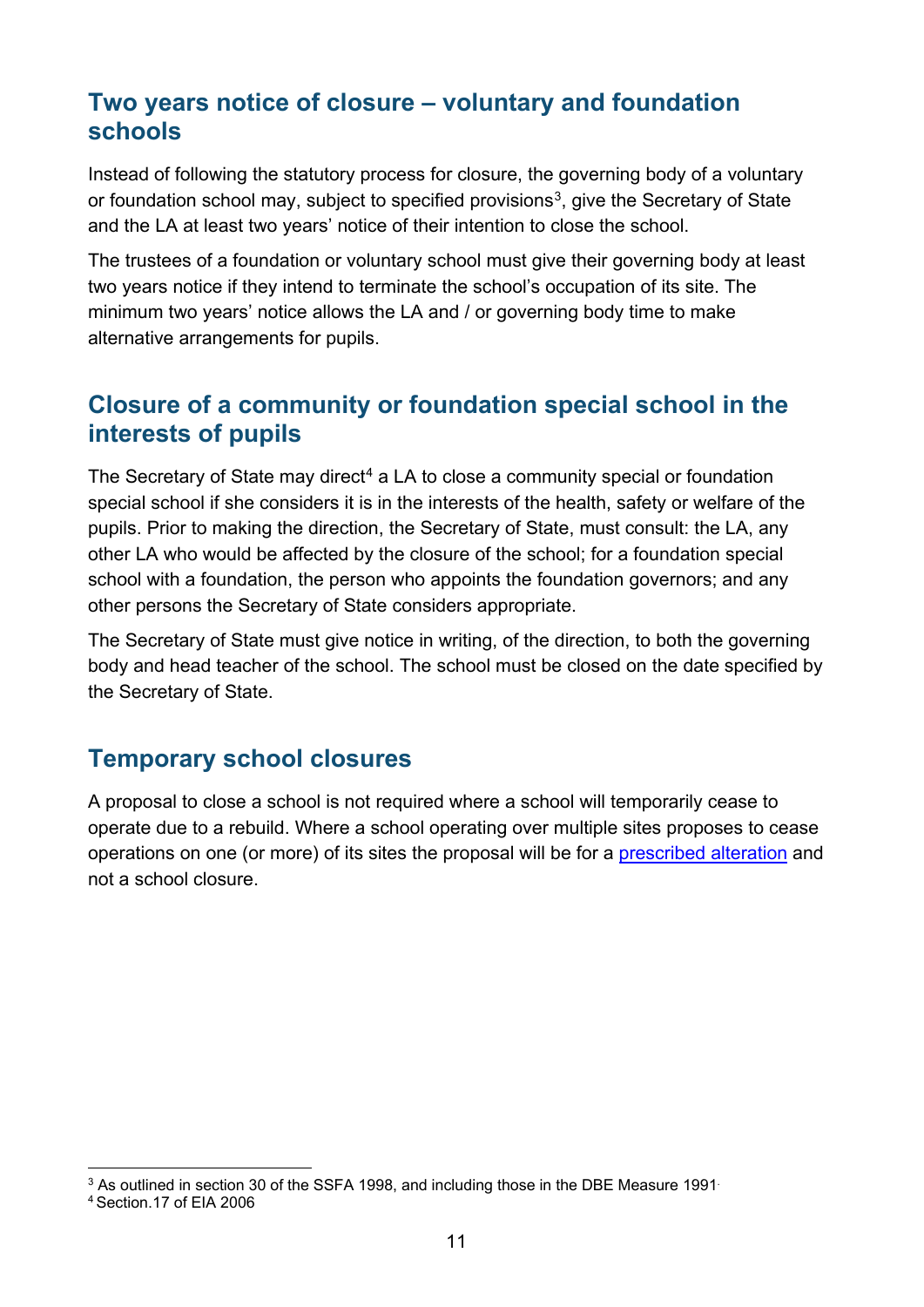# <span id="page-11-0"></span>**4: The statutory process**

The statutory process for opening<sup>[5](#page-11-1)</sup> and closing<sup>[6](#page-11-2)</sup> a maintained school has five stages:

| <b>Stage</b> | Description    | Timescale                                                                                               | Comments                                                                                                                                                                                                                |
|--------------|----------------|---------------------------------------------------------------------------------------------------------|-------------------------------------------------------------------------------------------------------------------------------------------------------------------------------------------------------------------------|
| Stage 1      | Consultation   | No prescribed timescale.                                                                                | Informal / pre<br>consultation.<br>Recommended to last a<br>minimum of 6 weeks.<br>School holidays should<br>be taken into<br>consideration and<br>avoided where possible.<br>Likely to be no longer<br>than 12 months. |
| Stage 2      | Publication    |                                                                                                         | Publication of the<br>statutory notice and<br>proposal                                                                                                                                                                  |
| Stage 3      | Representation | Must be 4 weeks, at least,<br>from date of publication.                                                 | Formal consultation. As<br>prescribed in the<br><b>Establishment and</b><br>Discontinuance of<br><b>Schools Regulations and</b><br>cannot be shortened or<br>lengthened.                                                |
| Stage 4      | Decision       | LA should decide a<br>proposal within 2 months<br>otherwise it will fall to the<br>Schools Adjudicator. | Where permitted<br>appeals must be made<br>within 4 weeks of<br>notification of the<br>decision.                                                                                                                        |
| Stage 5      | Implementation | No prescribed timescale.                                                                                | However the date must<br>be as specified in the<br>published notice, subject<br>to any modifications<br>agreed by the decision-<br>maker.                                                                               |

<sup>5</sup> Under sections 10 and 11 of EIA 2006  $\overline{a}$ 

<span id="page-11-2"></span><span id="page-11-1"></span> $^6$  Under section 15 of EIA 2006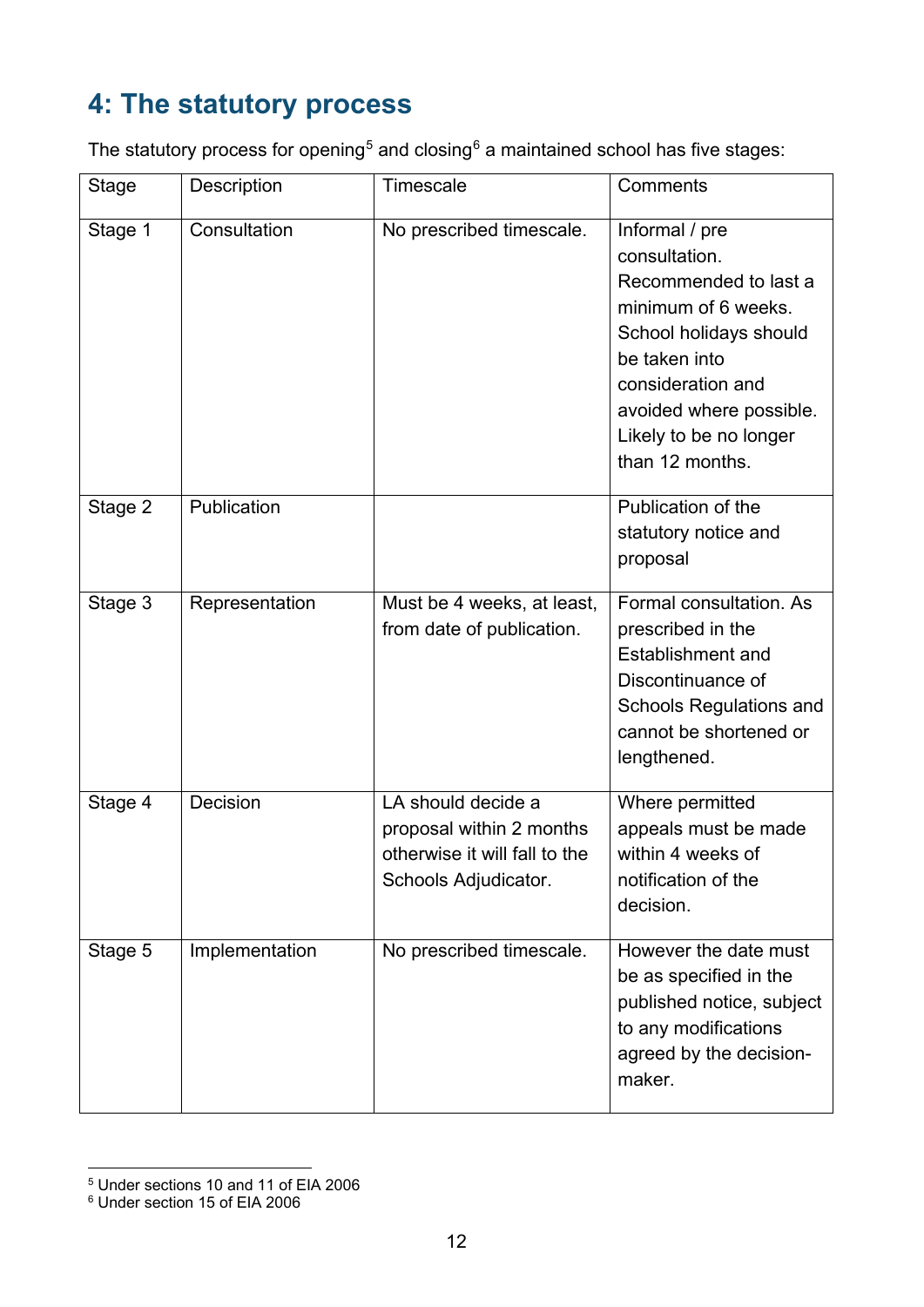## <span id="page-12-0"></span>**Consultation**

Except where the school is a rural school or a special school where there are prescribed consultees (see [Annex A\)](#page-17-0), proposers of a school closure must consult organisations, groups and individuals they feel to be appropriate (the information in Annex A can be used for examples). The information that **MUST** be included in a closure proposal is set out at [Annex B.](#page-18-0) The information that **MUST** be included in a proposal to establish a new school under the section 10 or 11 processes is set out in [Annex C.](#page-21-0)

Where a LA or governing body carries out a preliminary (informal/ stage one) consultation to consider a range of options for a possible reorganisation, this would not be regarded as a statutory consultation as set out in legislation. The statutory consultation would need to cover the specific opening or closure proposal of the school in question.

How the stage one consultation is carried out is not prescribed in regulations and it is for the proposer to determine the nature of the consultation and its length (although a minimum of six weeks is recommended). It is best practice for consultations to be carried out in term time to allow the maximum number of people to respond. The Cabinet Office guidance on [Consultation principles](https://www.gov.uk/government/publications/consultation-principles-guidance) can be used for other examples of best practice.

#### <span id="page-12-1"></span>**Publication**

A statutory proposal should be published within 12 months of the stage one consultation period being completed. This is so that it can be informed by up-to-date feedback. A proposal must contain the information specified in either Schedule 1 for establishing a new school (see [Annex C\)](#page-21-0) or Schedule 2 for closing a school (see [Annex B\)](#page-18-0) of the Establishment and Discontinuance Regulations.

The full proposal must be published on a website (e.g. the school or LA's website) along with a statement setting out:

- how copies of the proposal may be obtained;
- that anybody can object to, support, or comment on, the proposal;
- the date that the representation period ends; and
- the address to which objections or comments should be submitted.

A brief notice (including details on how the full proposal can be accessed e.g. the website address) must be published in a local newspaper and in a conspicuous place on the school premises and at all of the entrances to the school.

Within one week of the date of publication of a section 10 or 11 proposal to open a new school, the proposer **MUST** send a copy of the proposal to the LA which it is proposed would maintain the school.

On the day of publication of a proposal to close a school the proposer **MUST** send a copy of the proposal to the governing body/LA (as appropriate).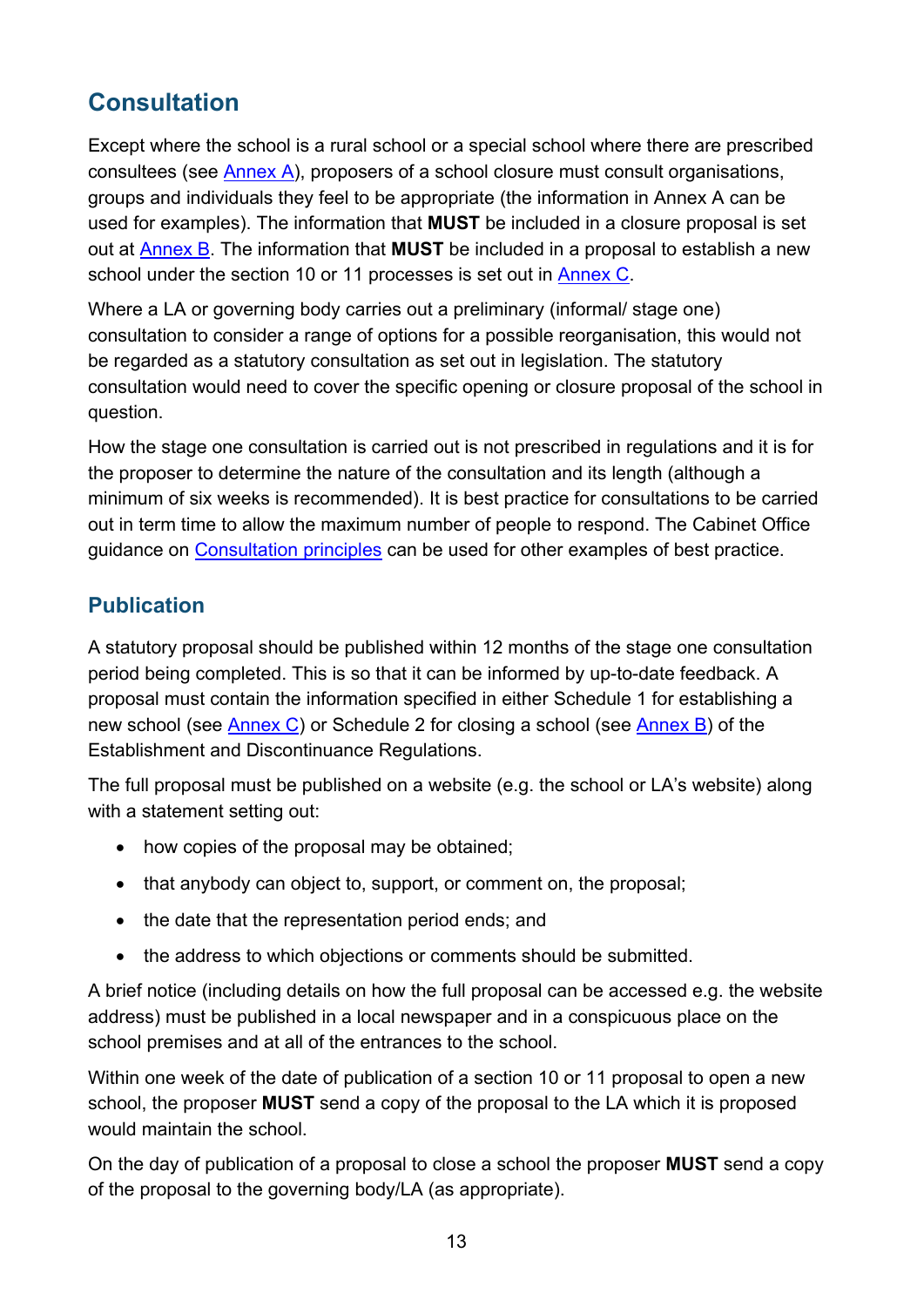In all cases, within one week of the date of publication on the website, the proposer **MUST** send a copy of the proposal and the information set above to:

- the Secretary of State [\(schoolorganisation.notifications@education.gsi.gov.uk\)](mailto:schoolorganisation.notifications@education.gsi.gov.uk);
- the parents of every registered pupil at the school where the school is a special school;
- the local Church of England diocese;
- the local Roman Catholic diocese; and
- any other body or person that the proposer thinks is appropriate (e.g. relevant faith group).

Within one week of receiving a request for a copy of the proposal the proposer must send a copy to the person requesting it.

#### **Related proposals**

A proposal for one change can be linked to another proposal(s) for example such an amalgamation where two schools are closing and are to be replaced by a completely new school or if the need for the closure arises from an area-wide reorganisation such as a result of long-term LA planning.

In these cases this should be made clear in any informal or formal consultation processes, in published notices and proposals. All notices should be published together / or as one notice (e.g. where one school is to be enlarged because another is being closed a single notice could be published) and specified as 'related'.

Decisions on 'related' proposals should also be made at the same time.

#### **Representation**

The representation period starts on the date of publication of the statutory proposal and must last for at least four weeks. During this period, any person or organisation can submit comments on the proposal, to the LA, to be taken into account by the decisionmaker. It is also good practice for representations to be forwarded to the proposer to ensure that they are aware of local opinion.

#### **Decision**

The LA will be the decision-maker on a school closure proposal, unless the closure proposal is 'related' to another proposal that is to be decided by the [Schools Adjudicator.](https://www.gov.uk/government/organisations/office-of-the-schools-adjudicator)

The Schools Adjudicator will decide LA proposals for new schools (and cases where the LA are involved in the Trust of a proposed foundation school). The LA will decide proposals for new schools from other proposers.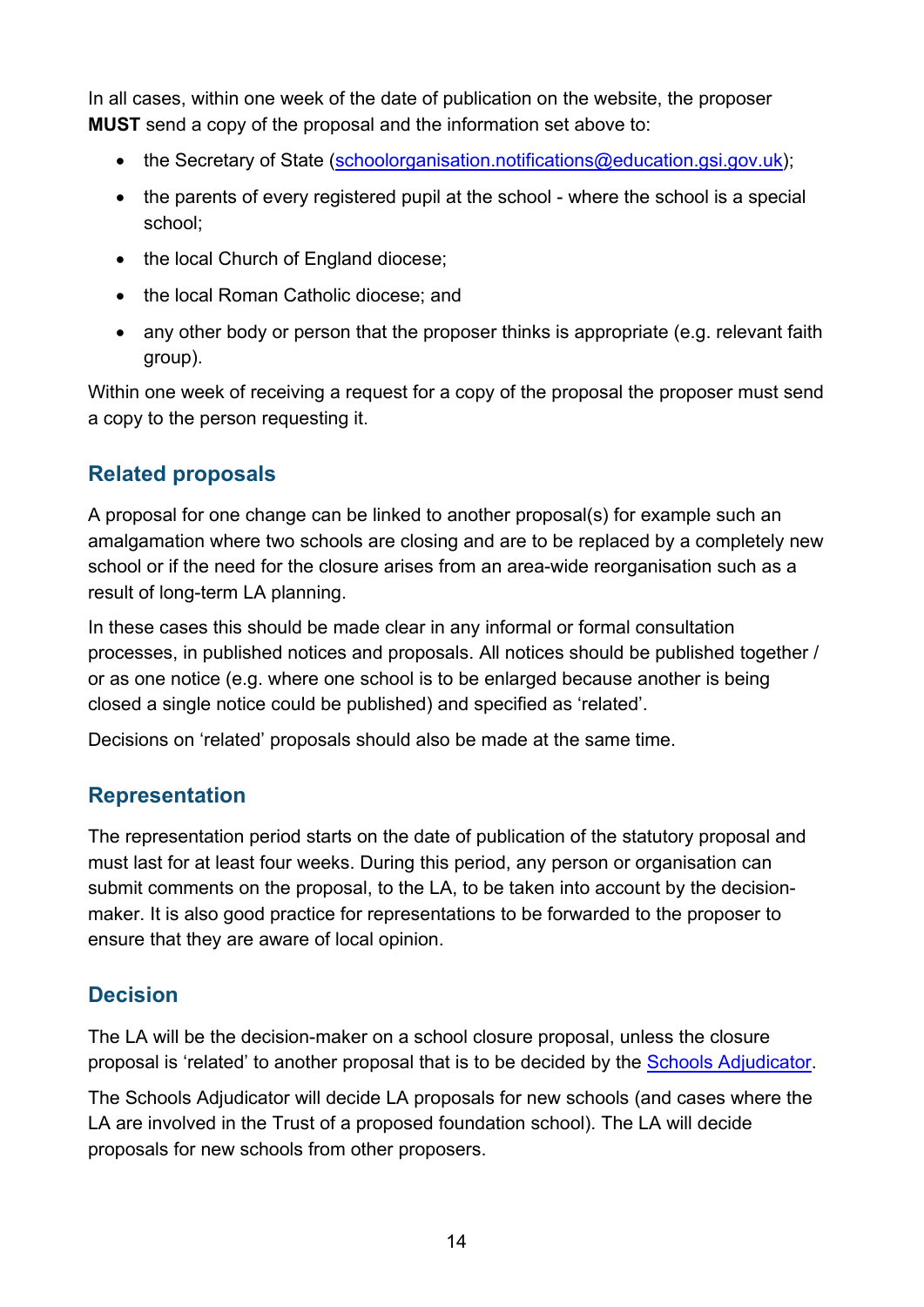If the LA does not make a decision within a period of two months of the end of the representation period, they must, within a week of the end of the two month period, refer the case to the Schools Adjudicator.

However, the body or individual that takes the decision must have regard to the statutory ['Decision-makers Guidance'.](https://www.gov.uk/government/publications/school-organisation-maintained-schools)

When issuing a decision, the decision-maker can:

- reject the proposal;
- approve the proposal without modification;
- approve the proposal with such modifications, as the LA think desirable, after consulting the LA and/or governing body (as appropriate); or
- approve the proposal with or without modification subject to certain conditions<sup>[7](#page-14-0)</sup> (such as the granting of planning permission) being met.

A proposal can be withdrawn by the proposer at any point before a decision is taken. When doing so the proposer must send written notice to the LA and the Schools [Adjudicator](https://www.gov.uk/government/organisations/office-of-the-schools-adjudicator) (if the proposal has been sent to them). A notice must also be placed on the website where the original proposal was published.

Within one week of making a determination the decision-maker must arrange (via the proposer as necessary) for their decision and the reasons for it to be published on the website where the original proposal was published. They must arrange for notification of the decision and reasons for it to be sent to:

- The Secretary of State (via [schoolorganisation.notifications@education.gsi.gov.uk\)](mailto:schoolorganisation.notifications@education.gsi.gov.uk)
- the LA (where the Schools Adjudicator is the decision-maker);
- the governing body/proposers (as appropriate);
- the trustees of the school (if any);
- the local Church of England diocese;
- the local Roman Catholic diocese:
- for a special school, the parents of every registered pupil at the school; and
- any other body considered appropriate (e.g. other relevant faith organisation).

#### <span id="page-14-1"></span>**Rights of appeal against a decision**

Within four weeks of the decision being made the following bodies may appeal to the Schools Adjudicator against a decision made by a LA:

- the local Church of England diocese;
- the local Roman Catholic diocese:

<span id="page-14-0"></span> $7$  As specified in Part 5 (20) of the Establishment and Discontinuance Regulations  $\overline{a}$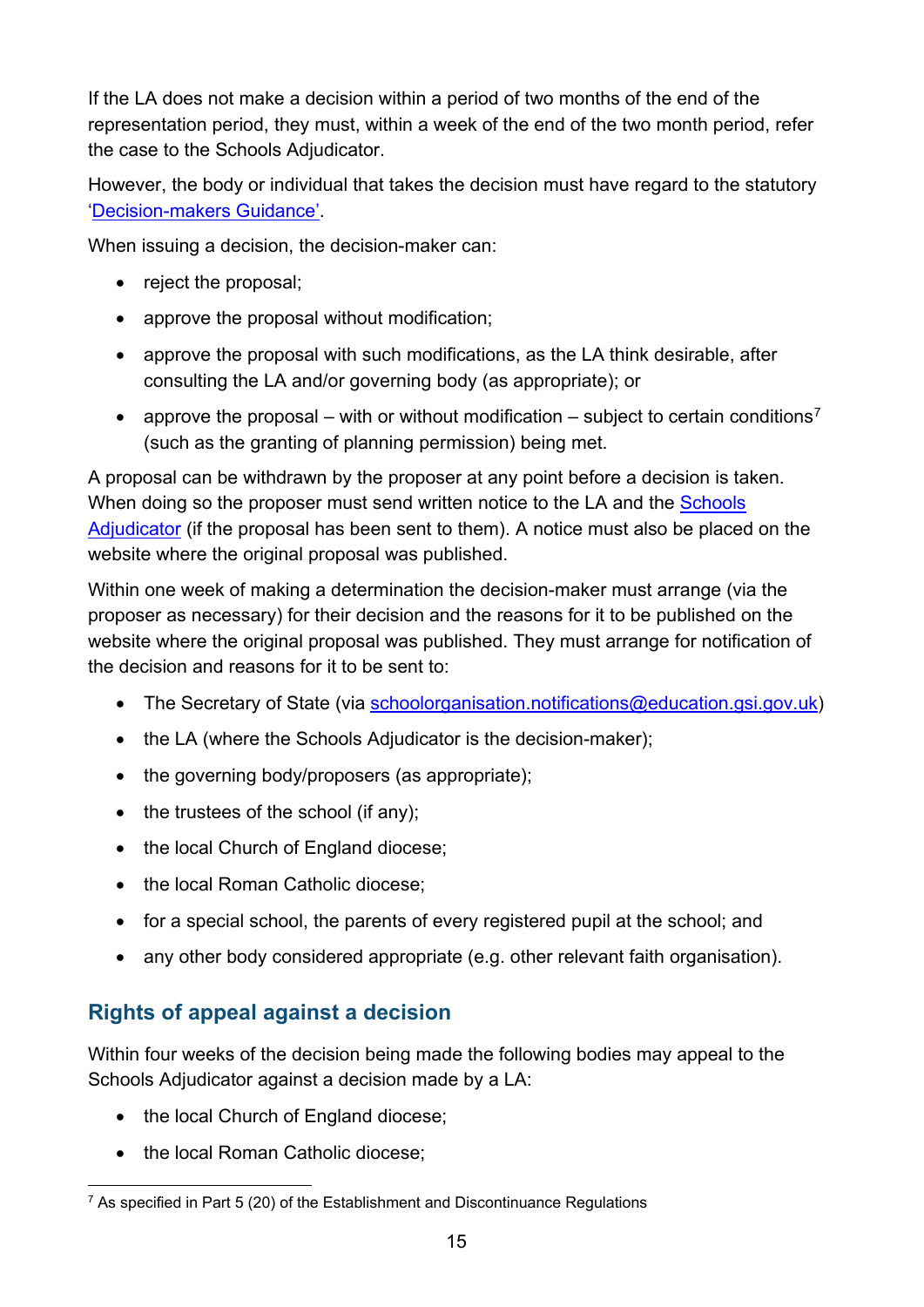- the proposers of section 10 and 11 proposals where the LA is the decision-maker; and
- the governors and trustees of a foundation, foundation special or voluntary school that is subject to a proposal for closure

On receipt of an appeal, an LA decision-maker must then send the proposal, representations received and the reasons for their decision to the [Schools Adjudicator](https://www.gov.uk/government/organisations/office-of-the-schools-adjudicator) within one week of receipt.

There is no right of appeal on determinations made by the Schools Adjudicator.

#### **Implementation**

There is no maximum limit on the time between the publication of a proposal and its proposed date of implementation. However, proposers will be expected to show good reason (for example an authority-wide reorganisation) if they propose a timescale longer than three years.

The proposer must implement a proposal in the form approved, taking into account any modifications made by the decision-maker.

The school organisation team will make the necessary changes to the school(s) EduBase record(s).

#### **Modification post determination**

If it proves necessary, due to a major change in circumstance, or unreasonably difficult to implement a proposal as approved, the proposer can propose modifications (for example to the implementation date) to the decision-maker before the approved implementation date. However, proposals cannot be modified to the extent that new proposals are substituted for those that have been published.

#### **Revocation**

If the proposer cannot implement an approved proposal because circumstances have changed (so that implementation would be inappropriate or unreasonably difficult) the proposer must publish a revocation proposal, to be relieved of the duty to implement. A revocation proposal must contain:

- a description of the original proposal as published:
- the date of the publication of the original proposal; and
- a statement as to why the duty to implement the original proposal should not apply.

The proposer must publish the revocation proposal on the website (where the original proposal was published) and a brief notice of the proposal in a local newspaper. Details of what must be included in this notice are the same as in the [publication section.](#page-12-1)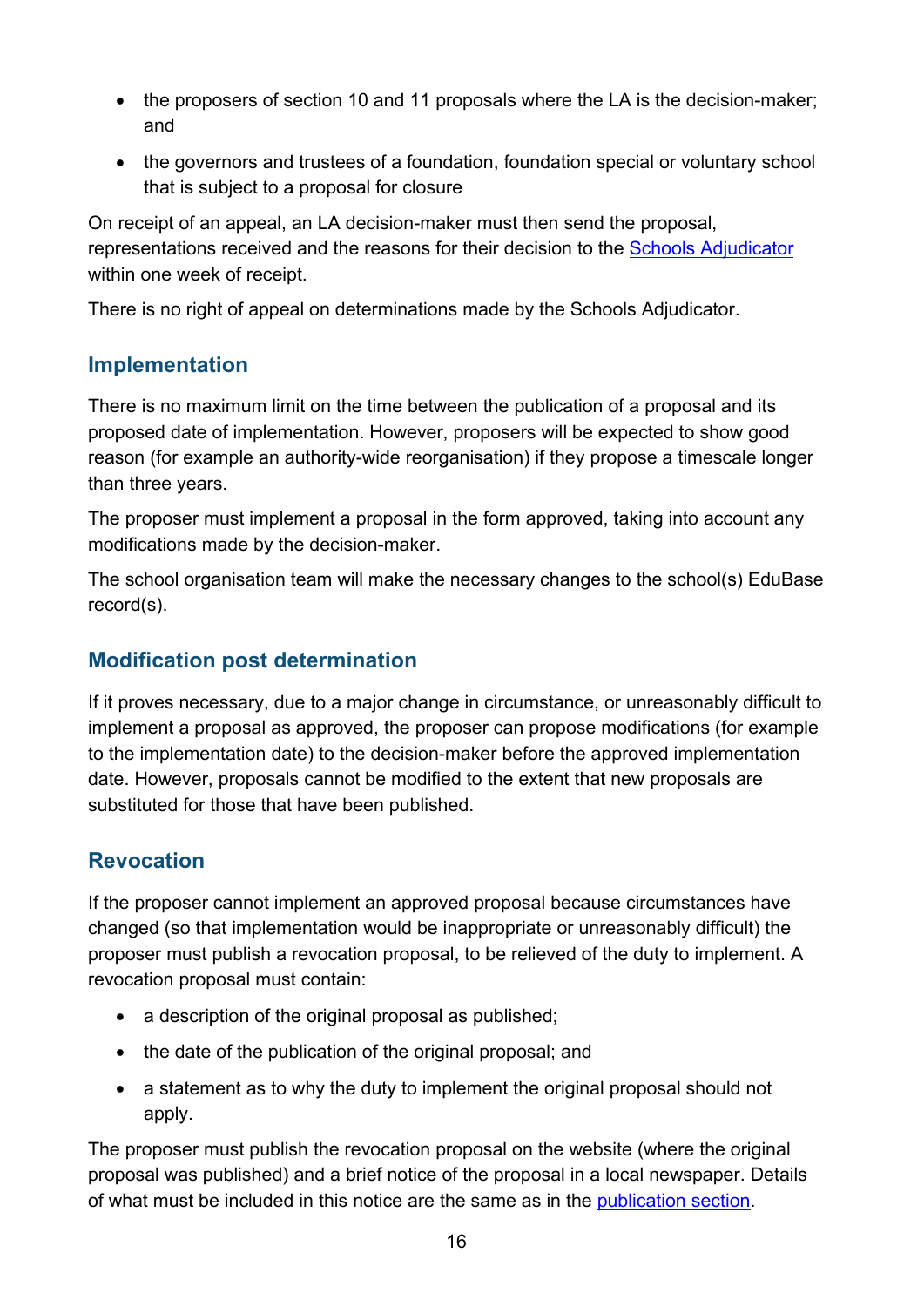Where the proposer is the governing body it must send the revocation proposal to the LA within one week of the date of publication on the website. Where the original proposal was decided by the [Schools Adjudicator](https://www.gov.uk/government/organisations/office-of-the-schools-adjudicator) the LA must refer the revocation proposal together with any comments or objections within two weeks of the end of the representation period to the Schools Adjudicator.

The LA decision-maker, who must determine the revocation proposal within two months of the end of the representation period, must arrange for the revocation decision to be published on the website where the original proposal and revocation proposal were published. The LA decision-maker must notify those with a [right of appeal](#page-14-1) of the revocation and their reasons for doing so.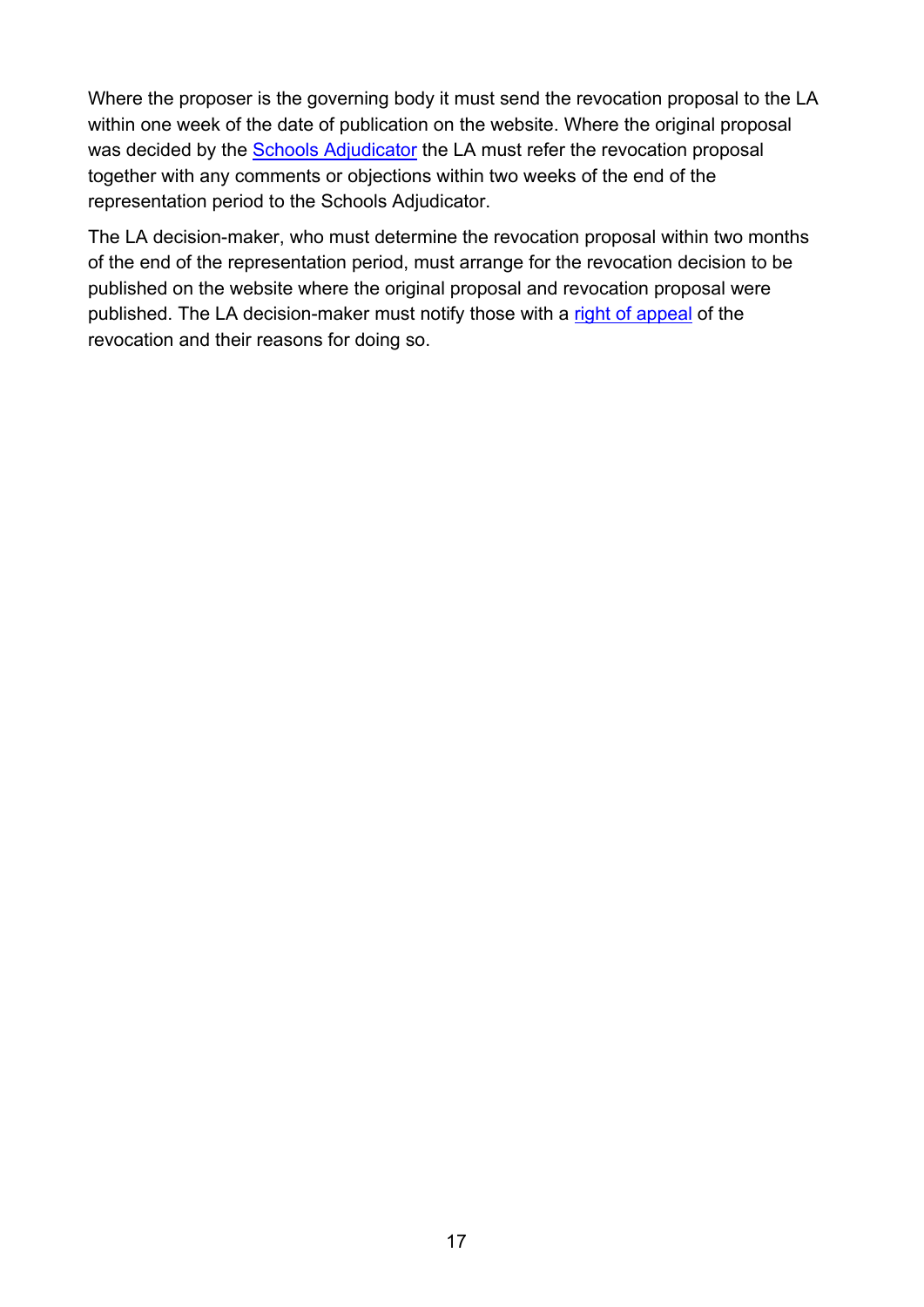# <span id="page-17-0"></span>**Annex A: School closure consultations**

In the case of the closure of a rural primary school or a community or foundation special school proposers **must**, under section 16(1) of EIA 2006 consult:

- The LA (as appropriate);
- The registered parents of registered pupils at the school;
- where the LA is a county council the local district or parish council where the school that is the subject to the proposal is situated; and
- in the case of a special school any LA which maintains an EHC plan or statement of special educational needs in respect of a registered pupil at the school.

The Secretary of State considers that these bodies, along with those listed below should be consulted in the case of the proposed closure of all schools:

- the governing body (as appropriate);
- pupils at the school<sup>[8](#page-17-1)</sup>;
- (if a proposal involves, or is likely to affect a school which has a particular religious character) the appropriate diocese or relevant faith group<sup>[9](#page-17-2)</sup>;
- the trustees of the school (if any);
- teachers and other staff at the school:
- any LA likely to be affected by the proposal, in particular neighbouring authorities where there may be significant cross-border movement of pupils;
- the governing bodies, teachers and other staff of any other school that may be affected;
- parents of any pupils at other schools who may be affected by the proposal including where appropriate families of pupils at feeder primary schools;
- any trade unions who represent staff at the school; and representatives of any trade union of staff at other schools who may be affected by the proposal;
- MPs whose constituencies include the school that is the subject of the proposal or whose constituents are likely to be affected by the proposal; and
- any other interested organisation / person that the proposer thinks are appropriate.

<sup>8</sup> Under section 176 of the Education Act 2002.  $\overline{a}$ 

<span id="page-17-2"></span><span id="page-17-1"></span><sup>9</sup> Under the DBE Measure 1991 Church of England schools must consult with their diocese before making closure proposals.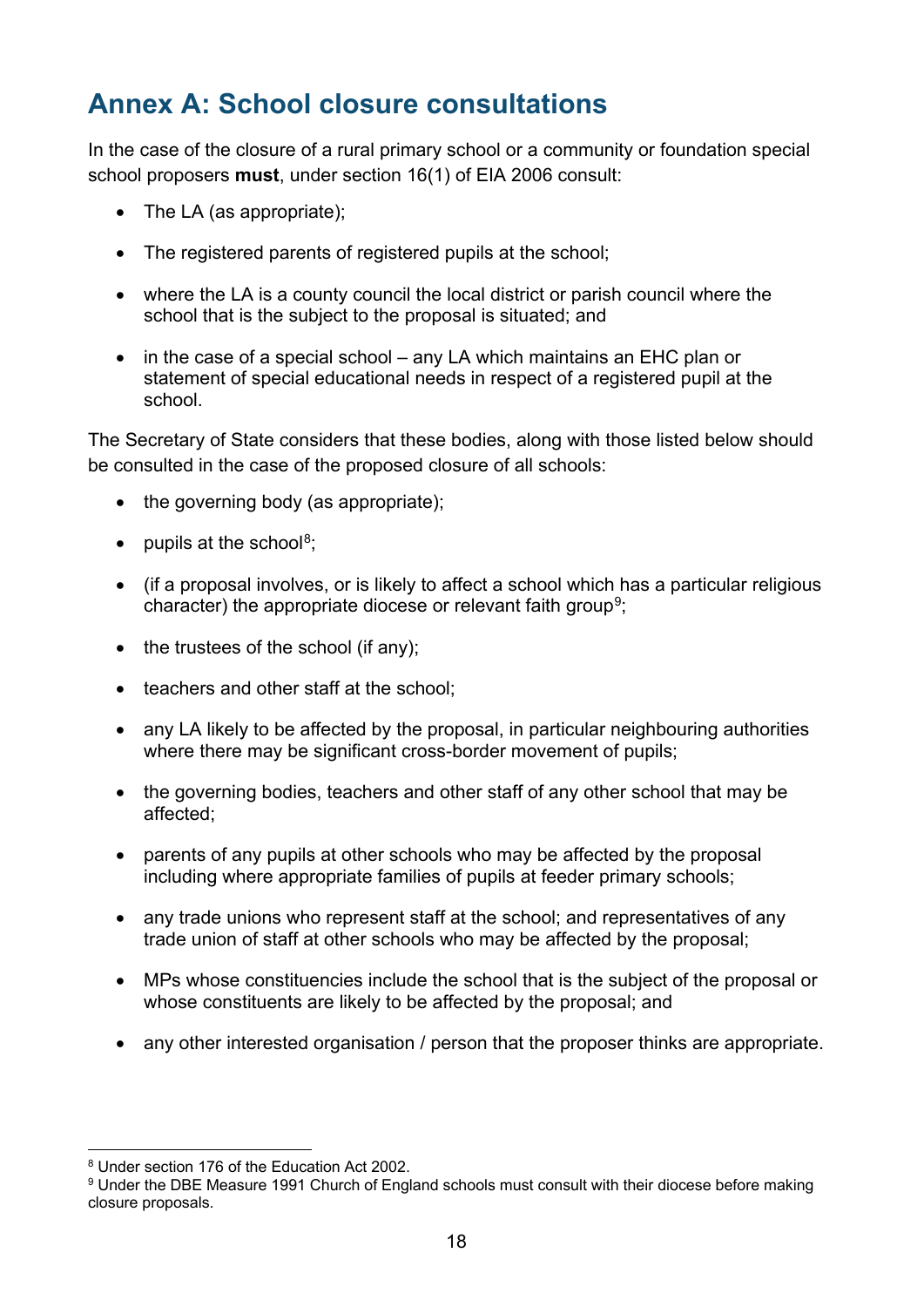## <span id="page-18-0"></span>**Annex B: Statutory proposals for school closures**

As set out in Schedule 2 to the Establishment and Discontinuance Regulations the information below **must** be included in a proposal to close a school:

#### **Contact details**

The name and contact address of the local authority or governing body publishing the proposals and the name, address and category of the school it is proposed that should be discontinued.

#### **Implementation**

The date on which it is proposed to close the school or, where it is proposed that the closure be implemented in stages, the dates of and information about each stage.

#### **Reason for closure**

A statement explaining the reason why closure of the school is considered necessary.

#### **Pupil numbers and admissions**

The numbers (distinguishing between compulsory and non-compulsory school age pupils), age range, sex, and special educational needs of pupils (distinguishing between boarding and day pupils) for whom provision is currently made at the school.

#### **Displaced pupils**

A statement and supporting evidence about the need for school places in the area including whether there is sufficient capacity to accommodate displaced pupils.

Details of the schools or further education colleges at which pupils at the school to be discontinued will be offered places, including—

- a) any interim arrangements;
- b) the provision that is to be made for those pupils who receive educational provision recognised by the local authority as reserved for children with special educational needs; and
- c) in the case of special schools, the alternative provision made by local authorities other than the local authority which maintain the school.

Details of any other measures proposed to be taken to increase the number of school or further education college places available in consequence of the proposed discontinuance.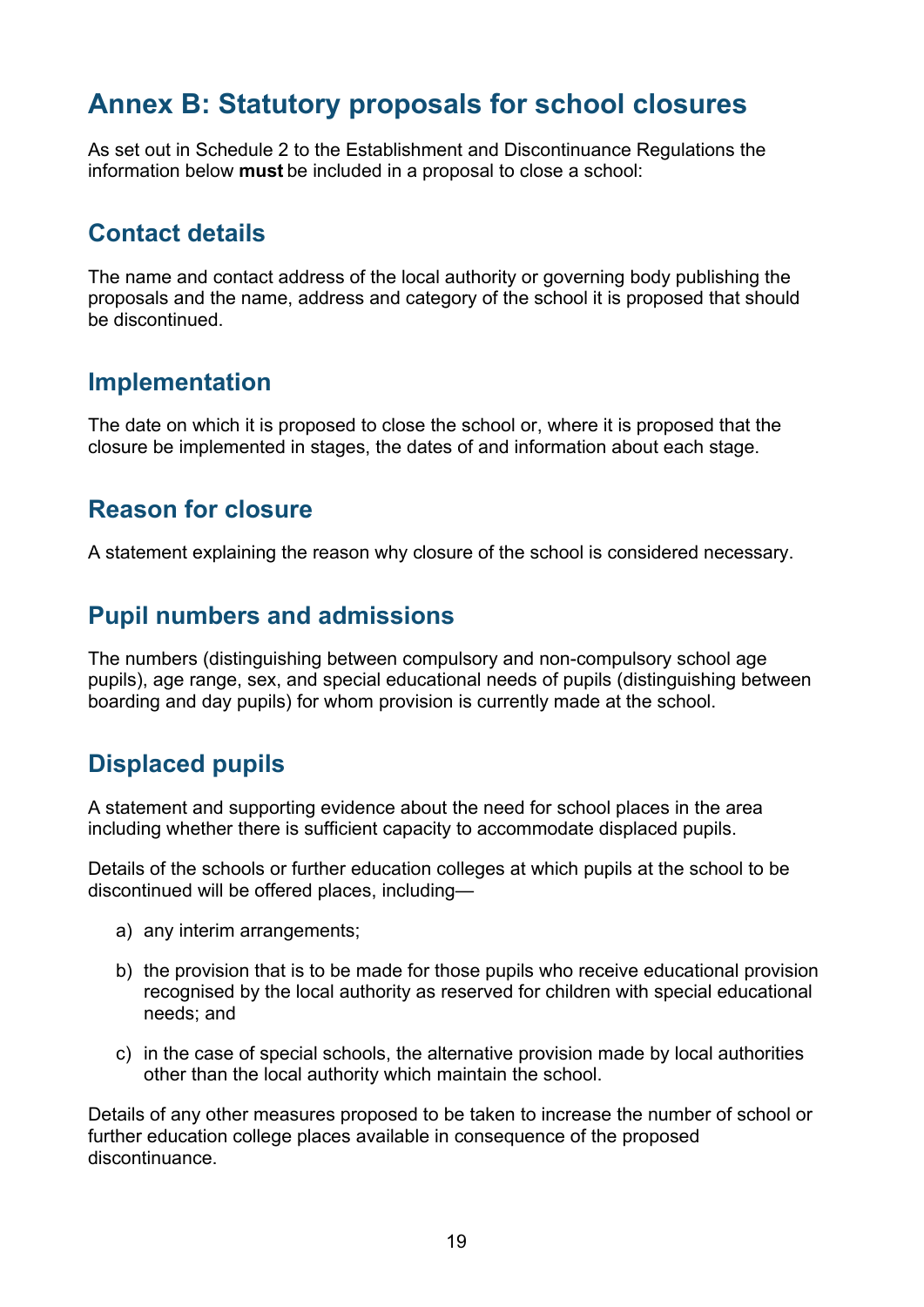#### **Impact on the community**

A statement and supporting evidence about the impact on the community of the closure of the school and any measures proposed to mitigate any adverse impact.

#### **Rural primary schools**

Where proposals relate to a rural primary school designated as such by an order made for the purposes of section 15, a statement that the local authority or the governing body (as the case may be) considered section 15(4).

#### **Balance of denominational provision**

Where the school has a religious character, a statement about the impact of the proposed closure on the balance of denominational provision in the area and the impact on parental choice.

#### **Maintained nursery schools**

Where proposals relate to the discontinuance of a maintained nursery school, a statement setting out—

- d) the local authority's assessment of the quality and quantity of the alternative provision compared to the school proposed to be discontinued and the proposed arrangements to ensure the expertise and specialism continues to be available; and
- e) the accessibility and convenience of replacement provision for local parents.

#### **Sixth form provision**

Where the school proposed to be discontinued provides sixth form education, the effect for 16 to 19 year olds in the area that the closure will have in respect of—

- a) their educational or training achievements;
- b) their participation in education or training; and
- c) the range of educational or training opportunities available to them.

#### **Special educational needs provision**

Where existing provision that is recognised by the local authority as reserved for pupils with special educational needs is being discontinued, a statement as to how the local authority or the governing body (as the case may be) believe the proposals are likely to lead to improvements in the standard, quality and/or range of the educational provision for these children.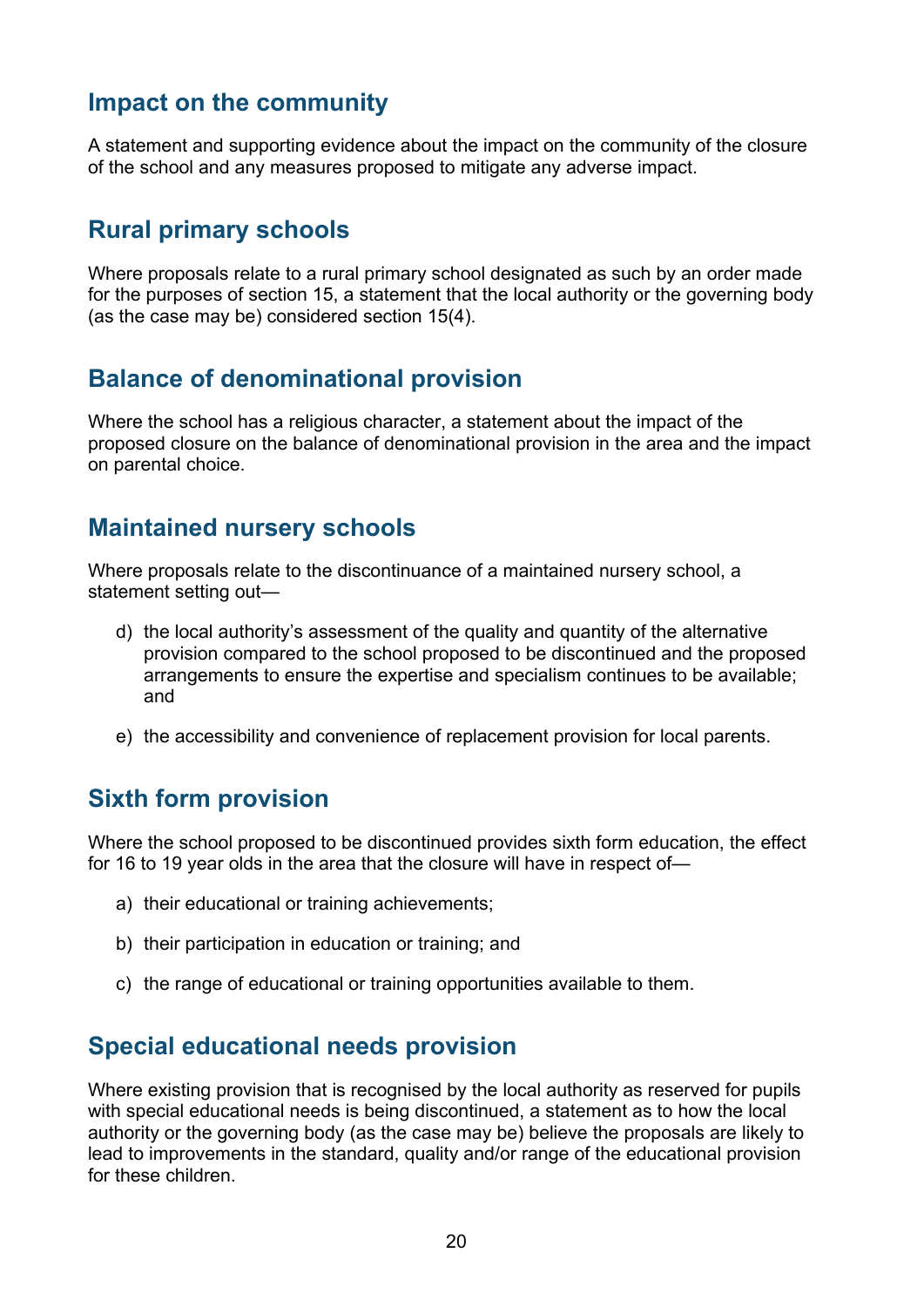## **Travel**

Details of length and journeys to alternative provision.

The proposed arrangements for travel of displaced pupils to other schools including how the proposed arrangements will mitigate against increased car use.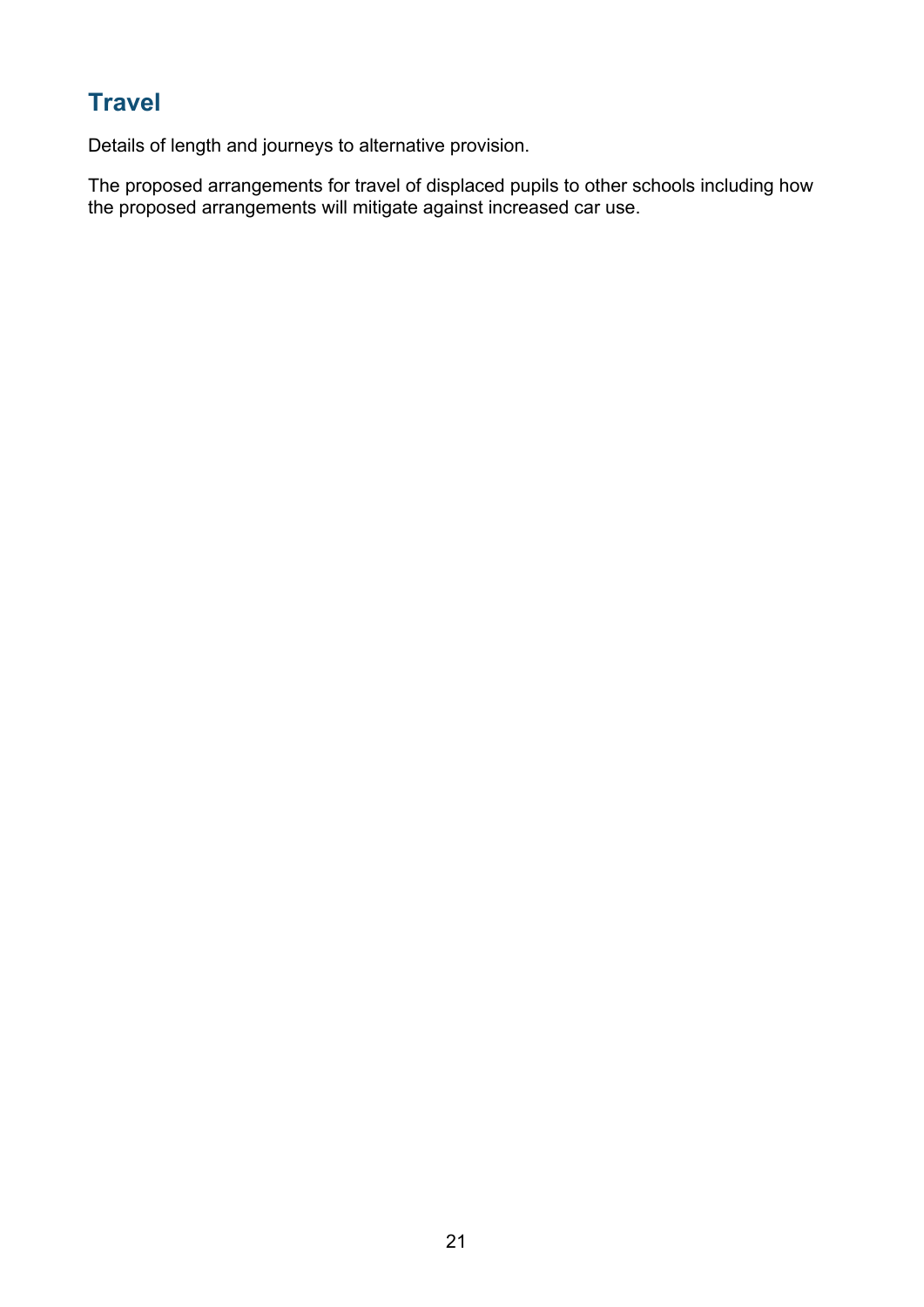## <span id="page-21-0"></span>**Annex C: Statutory proposals for establishing a new school.**

As set out in the Establishment and Discontinuance Regulations the information below must be included in section 10 and 11 proposals to establish a new school:

## **Contact details**

The name and contact address of the LA or the proposers (as the case may be).

#### **Implementation**

The date on which it is proposed that the school be opened or, where it is proposed that the opening be implemented in stages, the dates of and information about each stage.

Where the proposals are to establish a voluntary, foundation or foundation special school, a statement as to whether the proposals are to be implemented by the local authority or by the proposers, and if the proposals are to be implemented by both,

(a) a statement as to the extent that they are to be implemented by each body, and

(b) a statement as to the extent to which the capital costs of implementation are to be met by each body.

#### **Reason for the new school**

A statement explaining the reason why the new school is considered necessary and whether it is to replace an existing school or schools.

#### **Category**

The category of school that it is proposed be established (a foundation or foundation special school and, if so, whether it is to have a foundation, a voluntary school, a community or community special school, or a local authority maintained nursery school) and, if required by section 10, a statement that the Secretary of State's consent has been obtained to publish the proposals.

#### **Ethos and religious character**

A short statement setting out the proposed ethos of the school, including details of any educational philosophy, which it is proposed that the school will adhere to.

If it is proposed that the school is to have a religious character, confirmation of the religion or religious denomination in accordance with whose tenets religious education will, or may be required to be provided at the school; and a statement that the proposers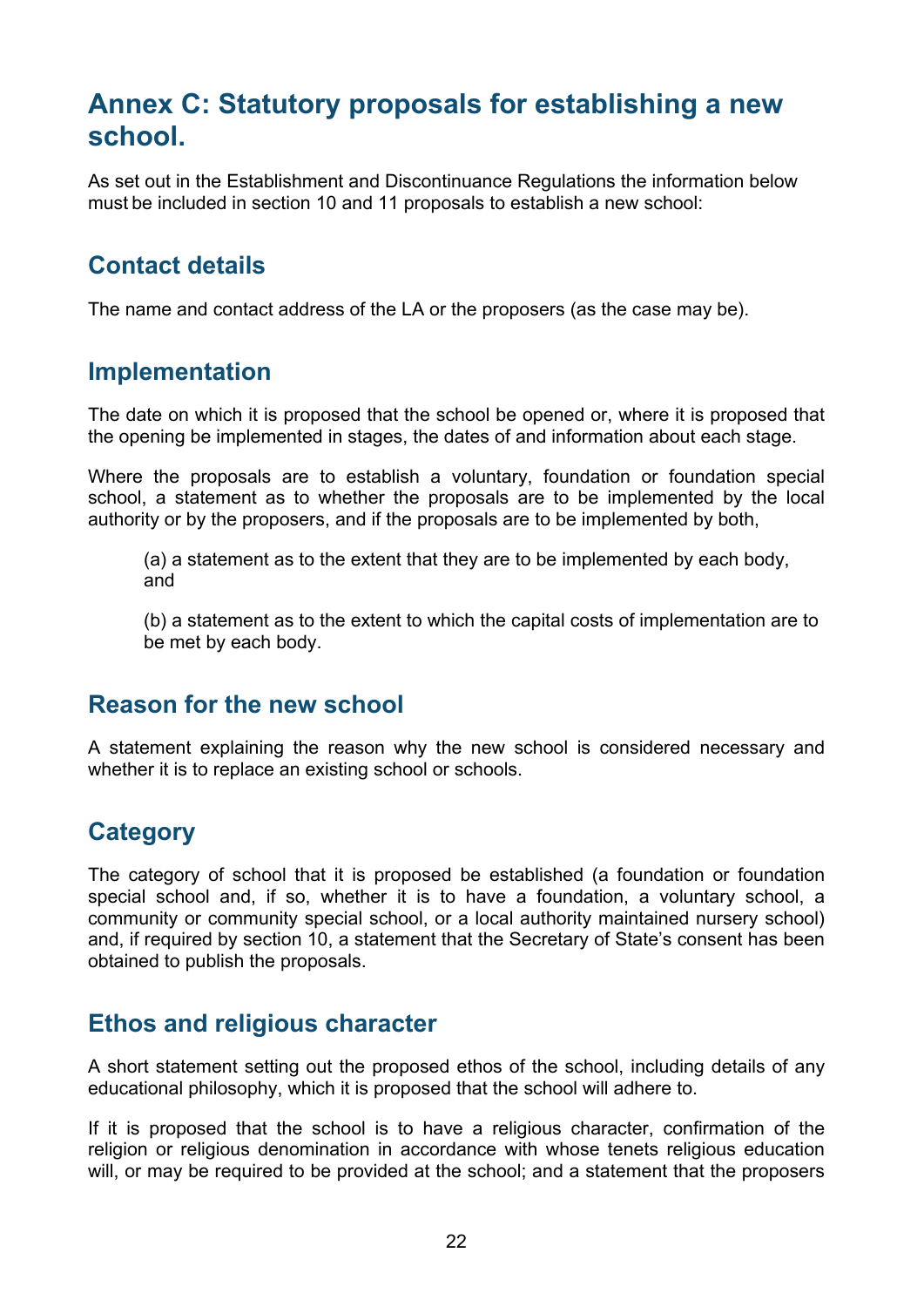intend to ask the Secretary of State to designate the school as a school with such a religious character.

Where it is proposed that the school—

(a) has a religious character, evidence of the demand in the area for education in accordance with the tenets of the religion; or

(b) adheres to a particular philosophy, evidence of the demand for education in accordance with that philosophy that is not already met in other maintained schools or Academies in the area.

#### **Pupil numbers and admissions**

The numbers (distinguishing between compulsory and non-compulsory school age pupils), age range, sex, and special educational needs of pupils (distinguishing between boarding and day pupils) for whom provision is to be made at the school.

#### **Admission arrangements**

Except in relation to proposals for special schools, the proposed admission arrangements and over-subscription criteria for the new school including, where the school is proposed to be a foundation or voluntary school which is to have a religious character—

(a) the extent to which priority for places is proposed to be given to children of the school's religion or religious denomination; and

(b) the extent, if any, to which priority is to be given to children of other religions or religious denominations or to children having no religion or religious denomination.

#### **Early years provision**

Where the proposals are to include provision for pupils aged two to five—

(a) details of how the early years provision will be organised, including the number of full-time and part-time pupils, the number of places, the number and length of sessions in each week, and the services for disabled children that will be offered;

(b) how the school will integrate the early years provision with childcare services, and how the proposals for the establishment of the school are consistent with the integration of early years provision with childcare;

(c) evidence of parental demand for additional provision of early years provision;

(d) assessment of capacity, quality and sustainability of provision in schools, and in settings outside of the maintained school sector which deliver the Early Years Foundation Stage within three miles of the school; and

(e) the reasons why schools and settings outside the maintained school sector which deliver the Early Years Foundation Stage within three miles of the school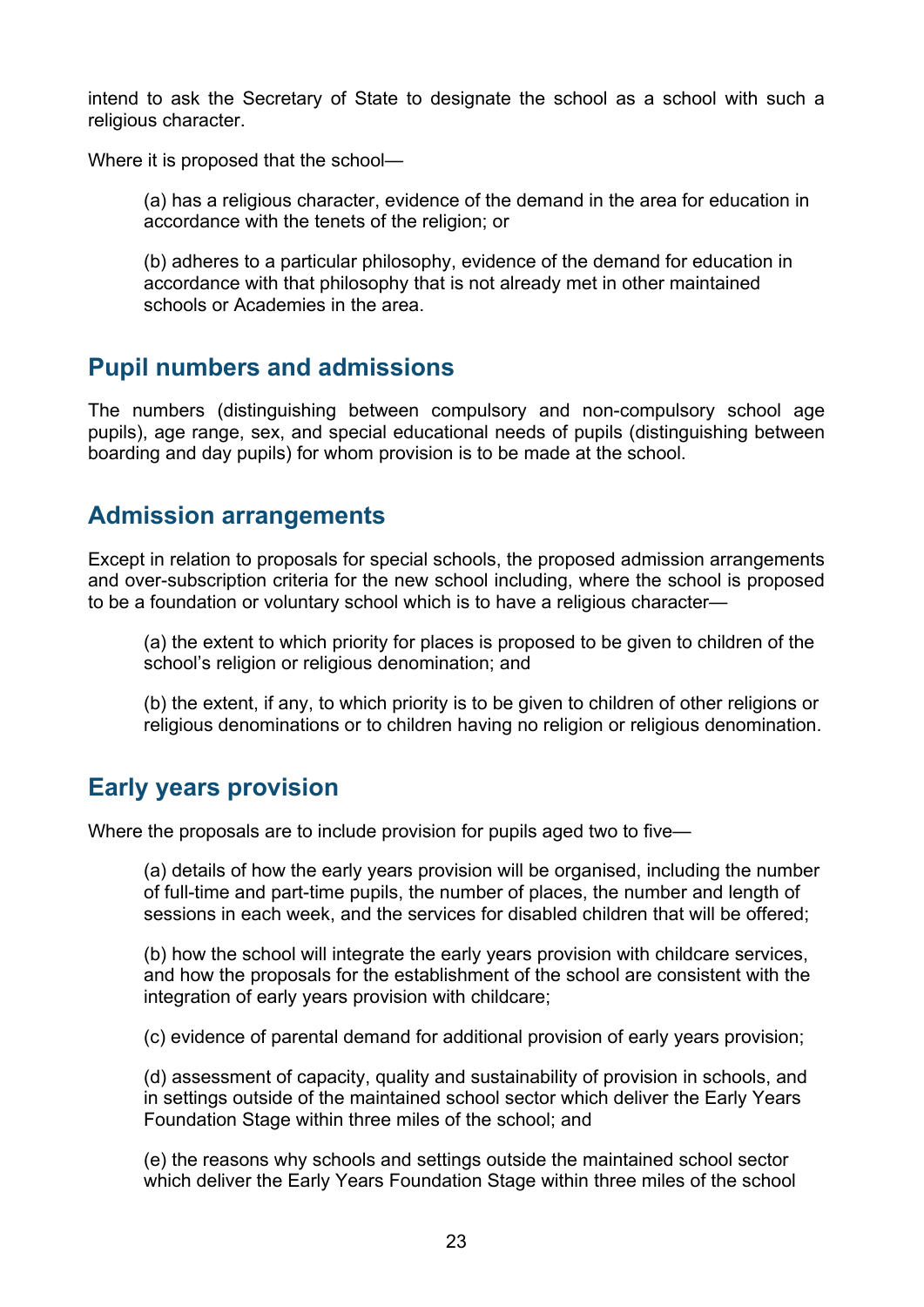and which have spare capacity, cannot make provision for any forecast increase in the numbers of such children.

#### **Sixth form provision**

Where it is proposed that the school will provide sixth form education, how for 16 to 19 year olds in the area the proposals will—

- (a) improve the educational or training achievements;
- (b) increase participation in education or training; and
- (c) expand the range of educational or training opportunities available to them.

#### **Special educational needs provision**

Whether the school will have provision that is recognised by the LA as reserved for children with special educational needs and, if so, the nature of such provision.

Details of the proposed policy of the school relating to the education of pupils with special educational needs.

Where the school will replace existing educational provision for children with special educational needs—

(a) a statement on how the proposer believes the proposal is likely to lead to improvements in the standard, quality and range of educational provision for these children;

(b) details of the improvements that the proposals will bring in respect of—

(i) access to education and associated services including the curriculum, wider school activities, facilities and equipment with reference to the local authority's Accessibility Strategy;

(ii) access to specialist staff, both education and other professionals, including any external support or outreach services;

- (iii) access to suitable accommodation; and
- (iv) supply of suitable places.

#### **Single sex school**

Where the school is to admit pupils of a single sex—

(a) evidence of local demand for single sex education and how this will be met if the proposals are approved; and

(b) a statement giving details of the likely effect the new school will have on the balance of provision of single sex education in the area.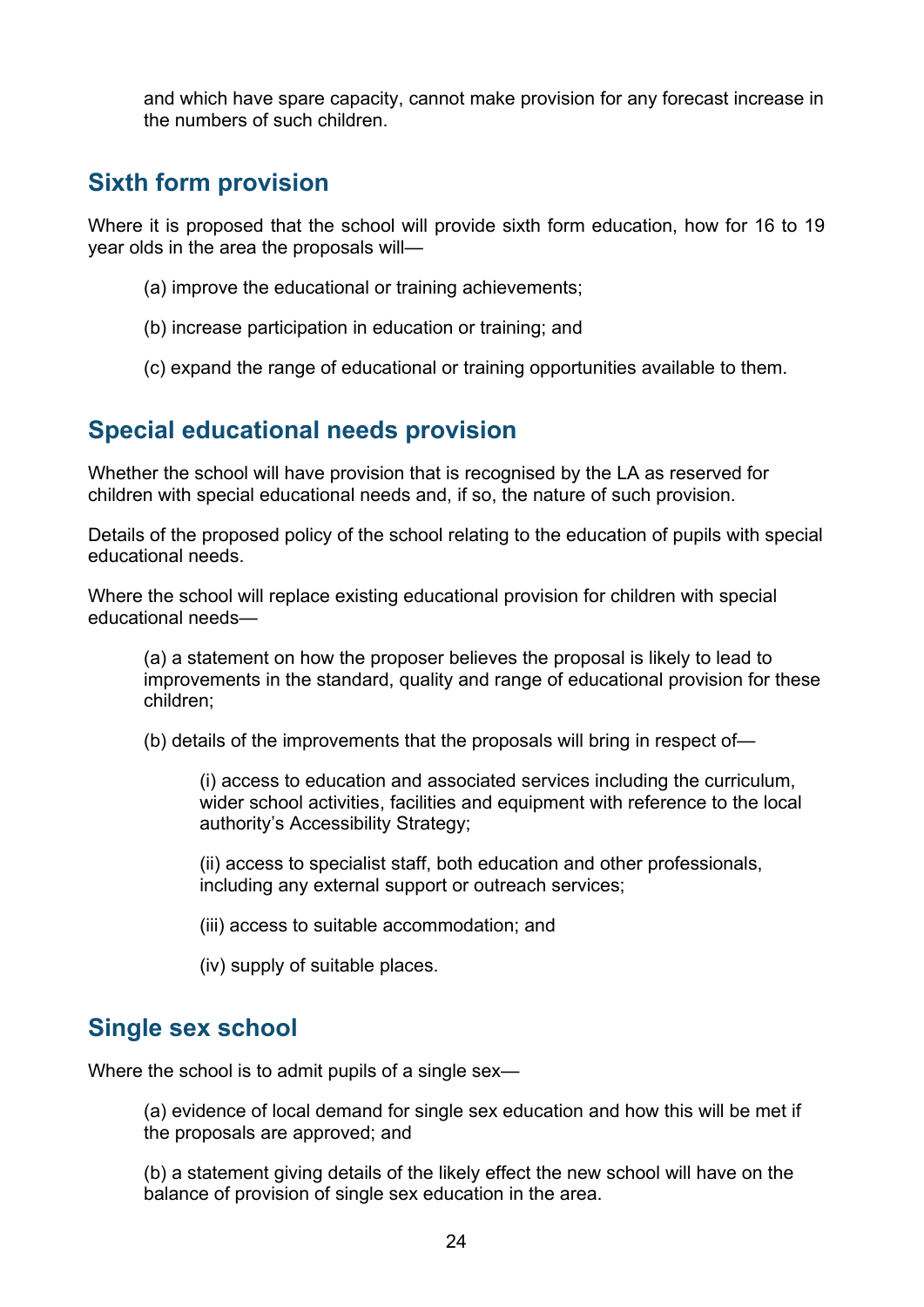#### **Curriculum**

Confirmation that the school will meet the general requirements in relation to the curriculum contained in section 78 of EA 2002 and an outline of any provision that will be in addition to the basic curriculum required by section 80 of EA 2002, in particular any 14- 19 vocational education.

#### **Relevant experience of proposers**

Evidence of any relevant experience in education held by the proposers including details of any involvement in the improvement of standards in education.

#### **Effects on standards and contributions to school improvement**

Information and supporting evidence on—

(a) how the school will contribute to enhancing the diversity and quality of education in the area; and

(b) how the school will contribute to school improvement.

#### **Location and costs**

A statement about—

(a) the area or particular community or communities which the new school is expected to serve;

(b) the location of the site or sites including, where appropriate, the postal address or addresses;

(c) the current ownership and tenure (freehold or leasehold) on which the site will be held, and if the site is to be held on a lease, details of the proposed lease;

(d) whether the site is currently used for the purposes of another school and if so why the site will no longer be required by the other school;

(e) the estimated capital costs of providing the site and how those costs will be met (including the extent to which the costs are to be met by the proposers and the local authority) and how the proposers intend to fund their share of the costs of implementing the proposals (if any);

(f) whether planning permission is needed under the Town and Country Planning Act 1990, and when it is anticipated that it will be obtained;

(g) confirmation from the Secretary of State or LA (as the case may be) that funds will be made available (including costs to cover any necessary site purchase).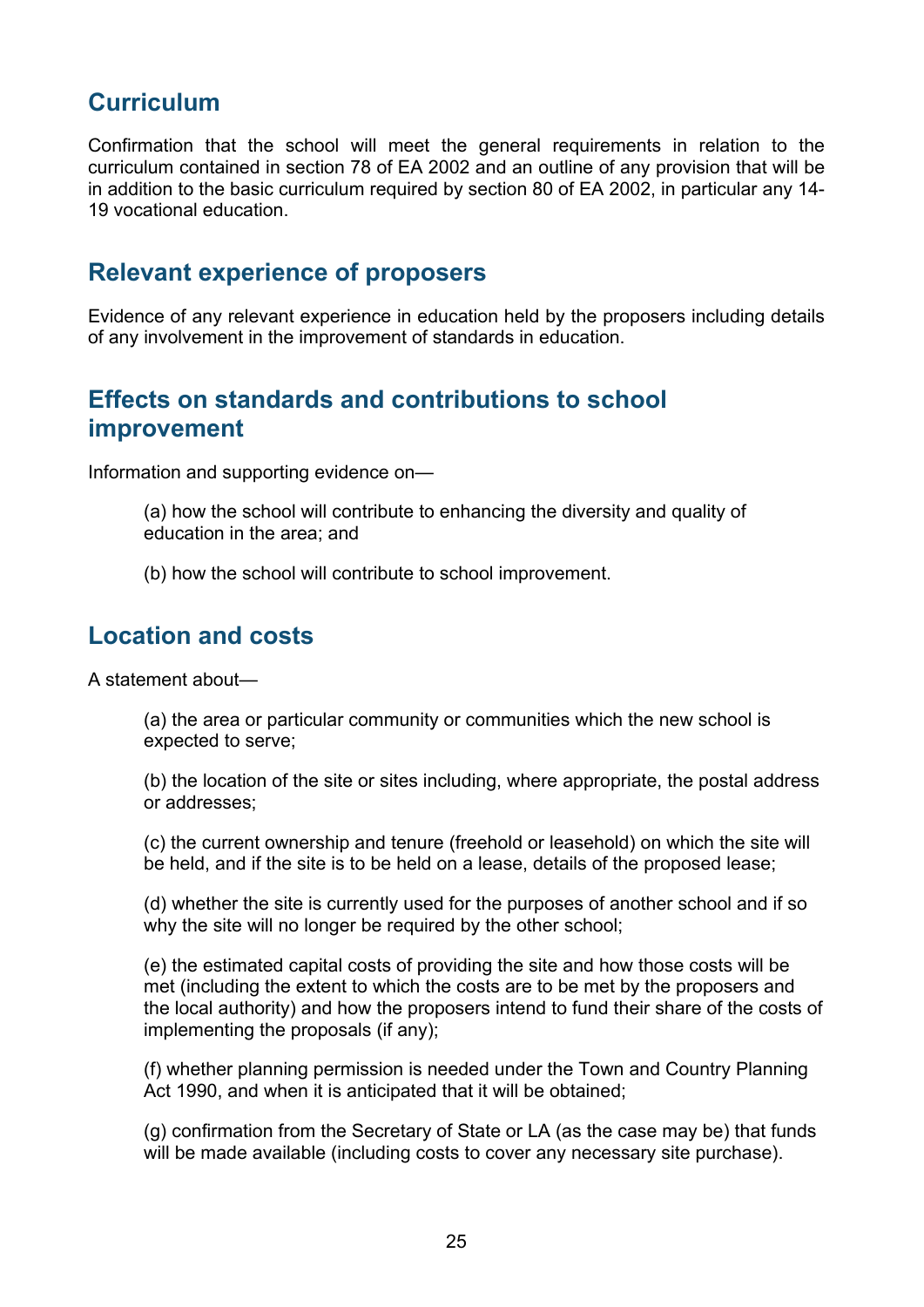## **Travel**

The proposed arrangements for travel of pupils to the school.

## **Federation**

Details of any proposals for the school to be established as a federated school.

## **Voluntary aided schools**

Where the school is to be a voluntary aided school—

(a) details of the trusts on which the site is to be held; and

(b) confirmation that the governing body will be able and willing to carry out their obligations under Schedule 3 to SSFA 1998.

#### **Foundation schools**

Where the school is to be a foundation or foundation special school, confirmation as to—

(a) whether it will have a foundation and if so, the name or proposed name of the foundation;

(b) the rationale for the foundation and the particular ethos that it will bring to the school;

(c) the details of membership of the foundation, including the names of the members;

(d) the proposed constitution of the governing body; and

(e) details of the foundation's charitable objects.

#### **Independent schools entering the maintained sector**

Where a school is an independent school entering the maintained sector—

(a) a statement that the requirements of section 11(3) are met;

(b) a statement as to whether the premises will meet the requirements of the School Premises (England) Regulations 2012[\(4\)](http://www.legislation.gov.uk/uksi/2013/3109/schedule/1/made%23f00040) and, if not,

(i) details of how the premises are deficient; and

(ii) details of how it is intended to remedy the deficiency.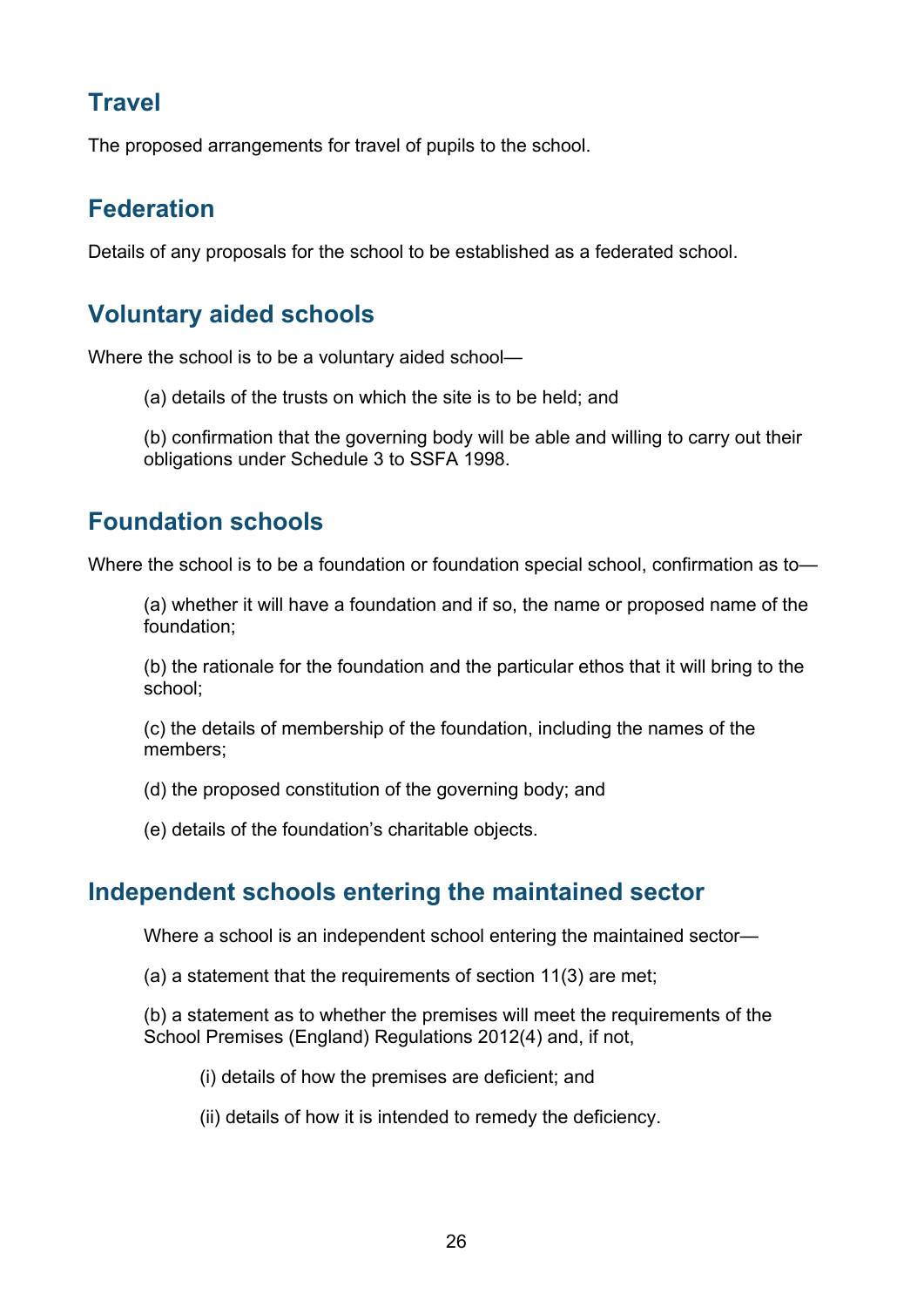# <span id="page-26-0"></span>**Annex D: Further Information**

This guidance primarily relates to:

- [The Education and Inspections Act 2006,](http://www.legislation.gov.uk/ukpga/2006/40/contents) as amended by the [Education Act 2011](http://www.legislation.gov.uk/ukpga/2011/21/contents)
- [The School Standards and Framework Act 1998,](http://www.legislation.gov.uk/ukpga/1998/31/contents) as amended by the [Education](http://www.legislation.gov.uk/ukpga/2002/32/contents)  [Act 2002](http://www.legislation.gov.uk/ukpga/2002/32/contents)
- The School Organisation (Establishment and Discontinuance of Schools) [Regulations 2013](http://www.legislation.gov.uk/uksi/2013/3109/contents/made)
- [The School Organisation \(Prescribed Alterations to Maintained Schools\) \(England\)](http://www.legislation.gov.uk/uksi/2013/3110/contents/made)  [Regulations 2013](http://www.legislation.gov.uk/uksi/2013/3110/contents/made)
- The free school presumption Departmental advice for local authorities and new [school proposers \(July 2015\)](https://www.gov.uk/government/publications/establishing-a-new-school-free-school-presumption)
- Establishing New Maintained Schools [departmental advice for local authorities](https://www.gov.uk/government/publications/establishing-new-maintained-schools)  [and new school proposers \(2013\).](https://www.gov.uk/government/publications/establishing-new-maintained-schools)
- [Presumption against the closure of primary schools](https://www.gov.uk/government/publications/rural-primary-schools-designation)
- [Rural and Urban Area Classification](https://www.gov.uk/government/collections/rural-urban-definition)
- [The Religious Character of Schools \(Designation Procedure\) Regulations 1998](http://www.legislation.gov.uk/uksi/1998/2535/contents/made)
- [How to apply for religious designation](https://www.gov.uk/guidance/religious-character-designation-guide-to-applying)
- [Guidance for decision-makers](https://www.gov.uk/government/publications/school-organisation-maintained-schools)
- [Schools Adjudicator](https://www.gov.uk/government/organisations/office-of-the-schools-adjudicator)
- [School Admissions Code](https://www.gov.uk/government/publications/school-admissions-code--2)

It also relates to:

- [School Governance \(Constitution\) \(England\) Regulations 2012](http://www.legislation.gov.uk/uksi/2012/1034/contents/made)
- [School Governance \(Roles, Procedures and Allowances\) \(England\) Regulations](http://www.legislation.gov.uk/uksi/2013/1624/contents/made)  [2013](http://www.legislation.gov.uk/uksi/2013/1624/contents/made)
- [Governors handbook.](https://www.gov.uk/government/publications/governors-handbook--3)
- [School Premises \(England\) Regulations 2012](http://www.legislation.gov.uk/uksi/2012/1943/contents/made)
- [The School Companies Regulations 2002](http://www.legislation.gov.uk/uksi/2002/2978/contents/made) as amended by the [2003 Regulations](http://www.legislation.gov.uk/uksi/2003/2049/contents/made) and the [2014 Regulations](http://www.legislation.gov.uk/uksi/2014/2923/contents/made)
- [Change your charitys governing document](https://www.gov.uk/change-your-charitys-governing-document)
- [Academies Act 2010](http://www.legislation.gov.uk/ukpga/2010/32/contents)
- [Making Significant Changes to an Existing Academy \(2014\);](https://www.gov.uk/government/publications/making-significant-changes-to-an-existing-academy)
- [Regional Schools Commissioner](https://www.gov.uk/government/organisations/schools-commissioners-group)
- [Consultation principles](https://www.gov.uk/government/publications/consultation-principles-guidance)